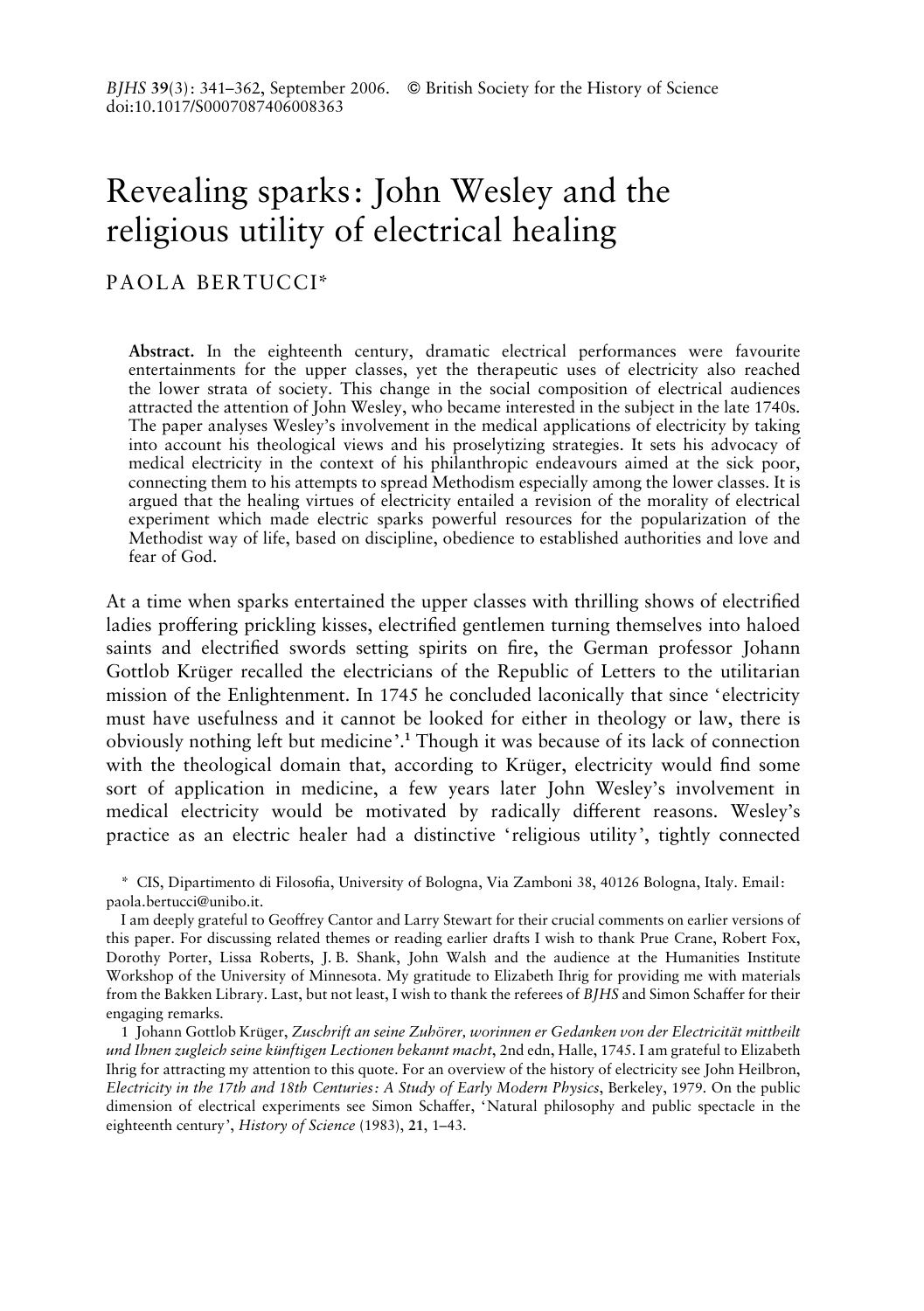with his theological views and his attempt to gain new proselytes for his Methodist way of life.<sup>2</sup>

The interplay between Wesley's medical and religious work has only recently begun to be brought to light by historians. In the first half of the twentieth century, when electrotherapists were concerned about the public reception of their practices, Wesley was either blessed as a ' godparent' of electrotherapy or blamed as an 'unqualified practitioner' with 'prejudice against the medical profession'. In the latter half of the last century his medical or scientific work continued to be seen as pertaining to a domain that had nothing to do with his religious concerns and it was still reviewed with the intention of either enhancing or playing down its importance for later developments in medicine or, more specifically, electrotherapy.<sup>3</sup> His religious commitment was regarded as an obstacle to serious scientific pursuits.<sup>4</sup>

Recent works have begun to connect Wesley's involvement in the art of healing to his 'practical theology', blurring the border between Wesley's natural philosophy and his religious ideals. Set in the context of eighteenth-century medical and moral reform, Wesley's activity in the art of healing has been presented as inextricably linked to the principles of charity and philanthropy advanced by the Primitive Christians.<sup>5</sup> These works have cast fresh light on Wesley's commitment to medical practice, yet they have unproblematically included his support of medical electricity within his philanthropic concerns about health and hygiene. This paper aims to demonstrate that Wesley's interest in electrical healing calls for a deeper look into the features that turned

2 I am borrowing the term 'religious utility' from John Brooke, Science and Religion: Some Historical Perspectives, Cambridge, 1991, 152–91. By showing that the relationship between science and religion unfolded in various ways, of which conflict (traditionally the most insisted upon) is only one, Brooke highlights the ' religious utility' of science, during the Enlightenment, to counter threats to Christianity coming from deism, materialism and agnosticism.

3 W. J. Turrell, 'Three electrotherapists of the eighteenth century: John Wesley, Jean Paul Marat and James Graham', Annals of Medical History (1921), 3, 361–73, 361, 367; also idem, John Wesley: Physician and Electrotherapist, Oxford, 1938. Turrell, who wrote extensively about Wesley, was the president of the Duchenne Society for the Advancement of Electrical Therapy. Along similar lines see A. Wesley Hill, John Wesley among the Physicians, London, 1958. More recent works adopting similar perspectives include F. Schiller, 'Reverend Wesley, Doctor Marat and their electric fire', Clio Medica (1981), XV, 159–76; S. J. Rogal, ' John Wesley's ''curious and important subject''', Eighteenth-Century Life (1989), 13, 79–90; W. Haas, 'John Wesley's views on science and Christianity: an examination of the charge of antiscience', Church History (1994), 63, 378–92; H. Newton Malony, ' John Wesley and the eighteenth-century therapeutic uses of electricity', Perspectives on Science and Christian Faith (1995), 47, 244–54; Ruth Richardson, 'From the medical museum – John Wesley's ethereal fire', The Lancet (2001), 358, 932.

4 Robert Schofield, ' John Wesley and science in 18th-century England', Isis (1953), 44, 331–40, 331.

5 See especially Deborah Madden, 'Medicine and moral reform: the place of practical piety in John Wesley's Art of Physic', Church History (2004), 73, 741–58; idem, 'Enlightened empiricism of John Wesley's Primitive Physick', British Journal for Eighteenth-Century Studies (2003), 26, 41–53; idem, 'Contemporary reactions to John Wesley's Primitive Physick: or, the case of Dr William Hawes examined', Social History of Medicine (2004), 17, 365–78. Also H. D. Racks, 'Doctors, demons and early Methodist healing', in The Church and Healing (ed. W. J. Sheils), Oxford, 1982; John Cule, 'The Rev. John Wesley, M.A. (Oxon), 1703–1791: "The Naked Empiricist" and orthodox medicine', Journal of the History of Medicine (1990), 45, 41–63. Methodist scholars have also insisted on the religious dimension of Wesley's interest in the art of healing: Phillip W. Ott, 'Medicine as metaphor: John Wesley on therapy of the soul', Methodist History (1995), 33, 178–91; Randy Maddox, 'A heritage reclaimed: John Wesley on holistic health and healing' (forthcoming).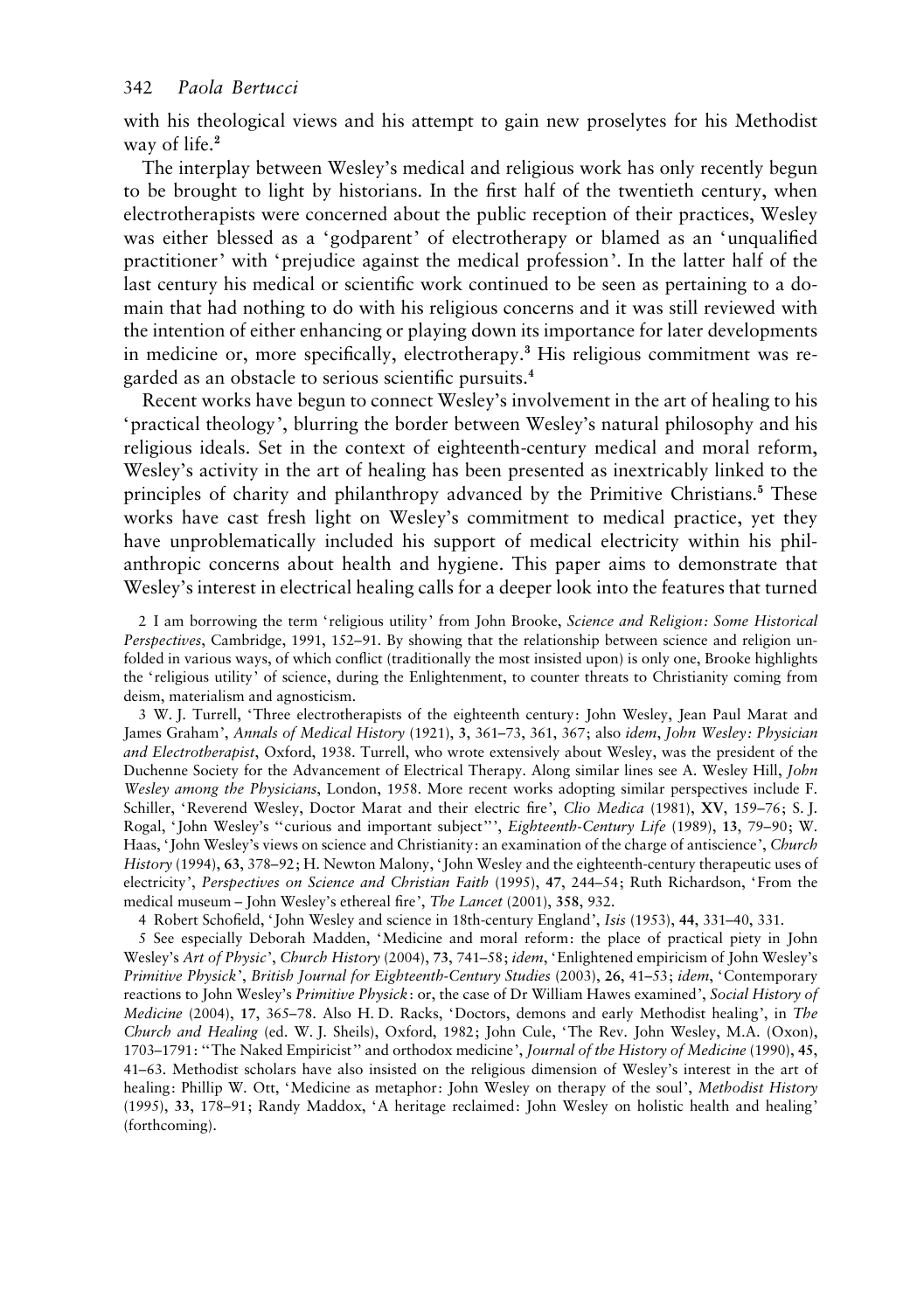electrical sparks and other manifestations of the electric fire into both contested and contended evidence for the existence of a natural power whose role in the operations of nature was crucial to theological and philosophical schemes.<sup>6</sup>

As a branch of eighteenth-century natural philosophy, electricity was not theologically neutral – and consequently neither were its medical applications.<sup>7</sup> Recent scholarship has extensively explored the intertwining of theological and political discourses in eighteenth-century natural philosophy. Larry Stewart has shown that Newton's Scholium to the 1713 edition of the *Principia* was perceived by contemporary readers as a clear attempt to link together the new experimental philosophy and Newton's anti-Trinitarian views.<sup>8</sup> Newtonian philosophers who claimed that in the book of nature there were proofs for the existence of an immanent God inflamed those who invoked secondary material causes as the means by which God acted in the world.<sup>9</sup> The diffusion of Newtonian experimental philosophy by means of public lectures and demonstrations was perceived as a threat to the authority of the established Church and aroused heated attacks from High Church Trinitarians. The electric fire became a crucial element in this context.<sup>10</sup>

This paper interprets Wesley's support for medical electricity in the light of these debates. It situates Wesley's concept of 'primitive physic' within his attempt to call the lower classes in particular to a 'holy life' based on moderation, temperance of the passions and passive obedience to political and religious authority. It starts with an examination of the early diffusion of medical electricity and of the change in the composition of the audiences for electrical experiments that it entailed. Being advertised as a cheap treatment that could be afforded by the lower classes, medical electricity fitted well into the philanthropic concerns of Methodism, a ' religion for the poor'. Wesley's advocacy of the healing virtues of electricity is set in the context of the ongoing debates over the theological significance of the electric fire and related discussions over the moral effects of public lectures and demonstrations. The paper argues that Wesley's inclusion of medical electricity within 'primitive physic' implied a revision of the morality of experiment that served to promote the popularization of his way of life. If natural sparks were to be seen as signs of God's wrath, and of human imperfection, healing sparks displayed divine benevolence, and could reveal to the faithful the path to salvation.

6 Simon Schaffer, 'The consuming flame: Electrical showmen and Tory mystics in the world of goods', in Consumption and the World of Goods (ed. John Brewer and Roy Porter), London, 1993, 489–526.

7 Schaffer, op. cit. (1). Jonathan Barry, 'Piety and the patient: medicine and religion in eighteenth century Bristol', in Patients and Practitioners: Lay Perceptions of Medicine in Pre-industrial Society (ed. Roy Porter), Cambridge, 1985, 145–75.

8 Larry Stewart, 'Seeing through the scholium: religion and reading Newton in the eighteenth century', History of Science (1996), 36, 123–65, also idem, 'The trouble with Newton in the eighteenth century', in Newton and Newtonianism: New Studies (ed. J. E. Force and S. Hutton), Dordrecht, 2004, 221–37.

9 Schaffer, op. cit. (6); Brooke, op. cit. (2); Chris Wilde, 'Hutchinsonianism, natural philosophy and religious controversy in eighteenth-century Britain', History of Science (1980), 18, 1–24; also idem, 'Matter and spirit as natural symbols in eighteenth-century British natural philosophy', BJHS (1982), 15, 99–131; Geoffrey Cantor, 'Revelation and the cyclical cosmos of John Hutchinson', in Images of the Earth: Essays in the History of the Environmental Sciences (ed. L. Jordanova and R. Porter), British Society for the History of Science monographs 1, Chalfont St Giles, 1979.

10 Schaffer, opera cit. (1) and (6).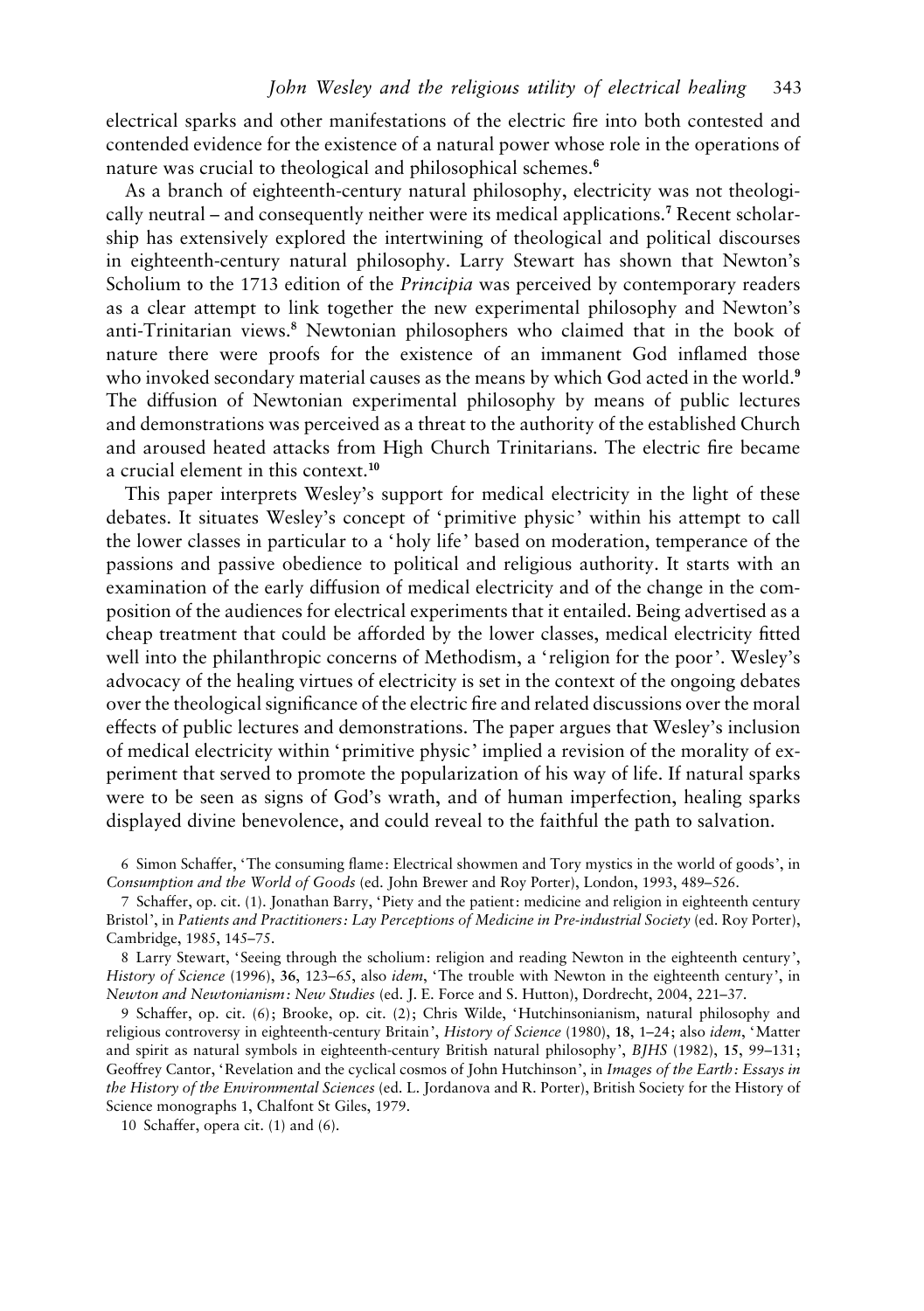#### 'A medicine so shockingly cheap and easy'<sup>11</sup>

Wesley became interested in medical electricity at a time when itinerant lecturers were transforming natural philosophy into a commodity. Among the experiments they performed as a complement of their courses, the electrical ones were favourite entertainments for the upper classes. Spectacular electrical soirées were frequently hosted in the darkened salons of aristocratic palaces where amazed spectators would see their hair rise, their silver-embroidered clothes glitter and their gold buttons spark, and other amusing effects of the electric fire. The Fellows of the Royal Society also helped make a spectacle of electricity. In the 1730s Stephen Gray invented the famous 'flying boy' experiment, while in 1748 the leading electrician William Watson made electricity cross the Thames in an attempt to measure its speed.<sup>12</sup> Dramatic electrical experiments were also popular in the rest of Europe. The leading French electrician Abbé Nollet made a fortune out of the electrical divertissements he conceived for the French aristocracy. Starting in the 1750s, his rival Benjamin Franklin proposed a well-received notion of the electric fluid which linked dramatic atmospheric events such as lightning, thunderstorms, earthquakes and volcanic eruptions together with the vivid matter revealed by electrical machines. The controversial medical virtues of this electric matter, while engendering heated disputes in the Republic of Letters, added to the fashionability of electrical performances. Regardless of popular enthusiasm, however, the Royal Society maintained a sceptical attitude towards medical electricity.<sup>13</sup> Yet, as recent studies have incisively argued, the Royal Society's activities did not accurately reflect the interests of London society, or British society more generally.<sup>14</sup> In spite of this cautious attitude, public lecturers such as Benjamin Rackstrow, Benjamin Martin and James Ferguson exploited the fascination exerted by the healing power of electricity and included medical electricity in their repertoires of 'portable' experimental philosophy.<sup>15</sup>

11 John Wesley, The Journal of the Rev. John Wesley, A.M. (ed. Nehemiah Curnock), 8 vols., London, 1910, iv, 51.

12 On the spectacularization of electrical experimental philosophy see Schaffer, opera cit. (1) and (6). On medical electricity see Schaffer's works quoted above. Also see M. Rowbottom and C. Susskind, Electricity and Medicine: History of Their Interaction, San Francisco, 1984; Paola Bertucci and Giuliano Pancaldi (eds.), Electric Bodies: Episodes in the History of Medical Electricity. Bologna Studies in the History of Science, Vol. 9, Bologna, 2001; Geoffrey Sutton, 'Electric medicine and mesmerism', Isis (1981), 72, 375–92; Marco Bresadola and Giuliano Pancaldi (eds.), Luigi Galvani International Workshop: Proceedings. Bologna Studies in the History of Science, Vol. 7, Bologna, 1999; Marco Piccolino and Marco Bresadola, Rane, Torpedini e Scintille. Galvani, Volta, e l'elettricità animale, Turin, 2003; Paola Bertucci, 'Sparking controversy: Jean Antoine Nollet and medical electricity south of the Alps', Nuncius (2005), 20, 153–87.

13 Paola Bertucci, 'The electrical body of knowledge', in Bertucci and Pancaldi, op. cit. (12), 43–68. On Nollet see Lewis Pyenson and Jean-François Gauvin (eds.), The Art of Teaching Physics: The Eighteenth-Century Demonstration Apparatus of Jean Antoine Nollet, Sillery, Quebec, 2002. See also Heilbron, op. cit. (1).

14 See the collection of essays in the issue entitled 'Did the Royal Society matter in the eighteenth century?', BJHS (1999), 32.

15 J. Millburn, 'The London evening courses of Benjamin Martin and James Ferguson: eighteenth-century lectures on experimental philosophy', Annals of Science (1983), 40, 437-55. Also idem, Benjamin Martin: Author, Instrument-Maker and Country Showman, Leyden, 1976; idem, Wheelwright of the Heavens: The Life and Work of James Ferguson, FRS, London, 1988. See also A. Q. Morton and J. A. Wess, Public and Private Science: The King George III Collection, Oxford, 1993.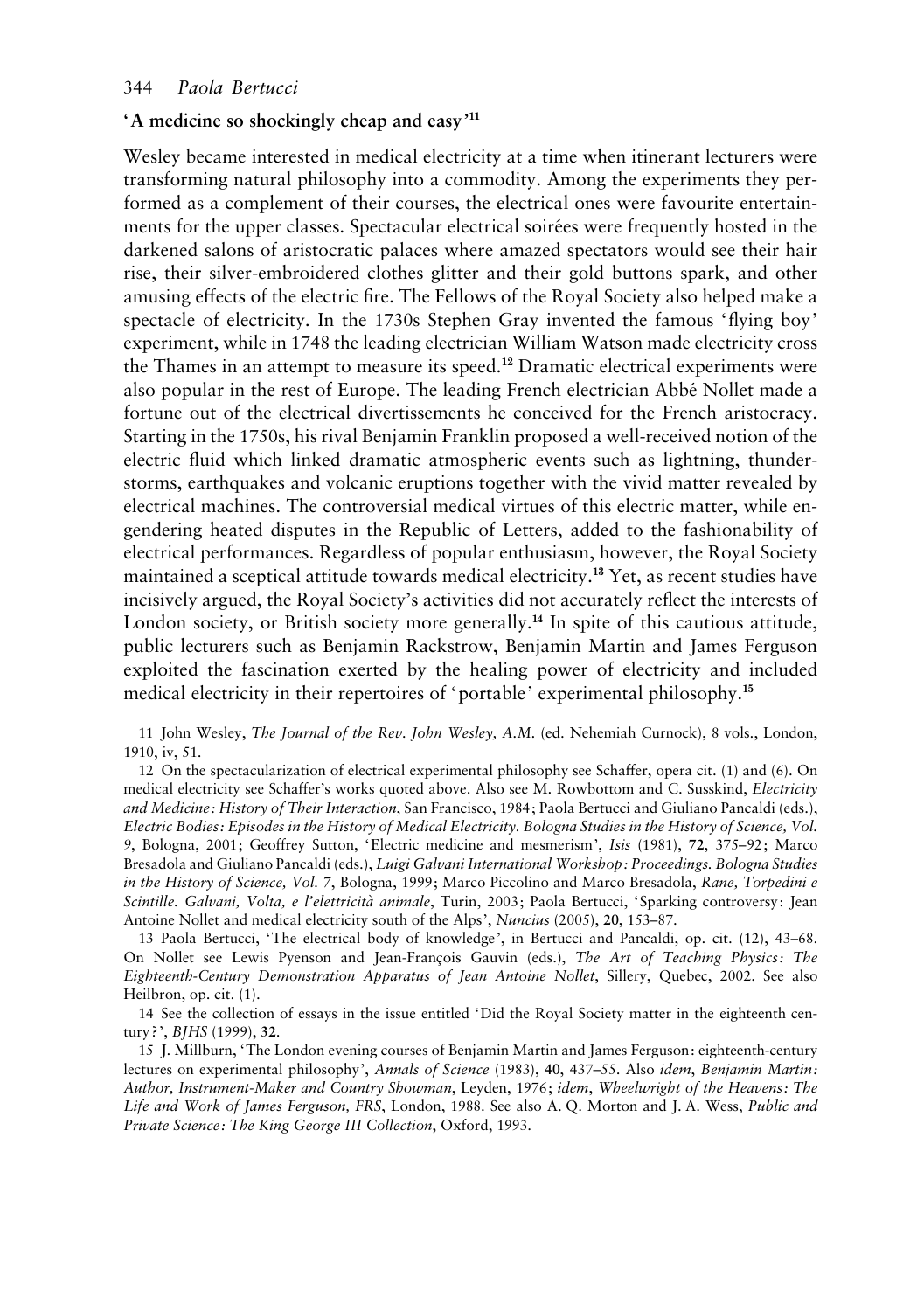The thriving market for experimental philosophy provided fertile ground for a number of self-styled 'medical electricians' who spread the new therapy in London and the English provinces. It proved crucial to Richard Lovett, a lay clerk at Worcester Cathedral, who, after years of practice, published the first English textbook on medical electricity, Subtil Medium Prov'd (London, 1756), which soon became essential reading for any electrical healer. Wesley himself drew from it extensively. Lovett owed most of his knowledge of experimental philosophy to the flourishing world of public demonstrations and popular magazines. In 1739 he attended John Theophilus Desaguliers's lectures in London and was struck by his electrical demonstrations. Ten years later he bought an electrical machine that enabled him to ' ascertain some remarkable Cures performed on the human Body by the electrical Virtue'.<sup>16</sup>

The spread of electrical healing deserves some attention since the change in the composition of electrical audiences that it caused played an essential role in attracting Wesley's interest. Lovett played a pivotal role in the process. One of his correspondents was John Reddall, 'an ingenious Gentleman in London', who asked his advice for planning a course of lectures on medical electricity. Reddall's London lectures proved so popular as to attract more than a hundred people a day, some of whom came from the countryside. Encouraged by the result, Reddall was convinced that 'electricity in a little time will be generally practis'd' and that 'we shall be such a means of publishing its Usefulness by Facts, that it will be brought into universal Practice'.<sup>17</sup> His attempt to make electrical treatments widespread and so cheap as to be affordable to the lower classes would be a theme of the earliest medical electricians in London, including Wesley. It was one of the main concerns of John Read, a cabinet-maker's apprentice later to become a mathematical instrument-maker in Knightsbridge. He trained himself by attending Lovett's demonstrations and soon afterwards, as his friend Reddall enthusiastically reported to Lovett, started his own business, practising and lecturing on medical electricity ' at the other end of town'.<sup>18</sup> Making electrical healing cheap could prove lucrative and, in some cases, helpful for social mobility. Read, a former patient of Wesley, realized the importance of making the apparatus portable and less expensive.<sup>19</sup> He put his manual skills to work and designed low-price portable electrical machines that could be bought by people living in the same neighbourhood:

He [Read] has just invented a smaller One, that will take to Pieces, and pack up in a Box of about a Foot Square, and is endeavouring to reduce them to a very low Price, in order to make them as public as possible.<sup>20</sup>

Read's electrical machine became a standard instrument and was acknowledged by Joseph Priestley as especially practical for medical purposes (Figure 1). Years later,

- 16 Richard Lovett, Philosophical Essays, Worcester, 1766, p. iv.
- 17 Richard Lovett, The Reviewers review'd, London, 1760, 35.

19 John Wesley, The Desideratum, or Electricity Made Plain and Useful, London, 1760, 60.

<sup>18</sup> Lovett, op. cit. (17).

<sup>20</sup> Lovett, op. cit. (17), 40. On Read's and Wesley's electrical machines see Willem Hackmann, Electricity from Glass, Alphen aan den Rijn, 1978, 126–9; idem, 'The medical electrical machines of John Wesley and John Read', in Musa Musaei: Studies on Scientific Instruments and Collections in Honour of Mara Miniati (ed. M. Beretta, P. Galluzzi and C. Triarico), Firenze, 2003, 261–77.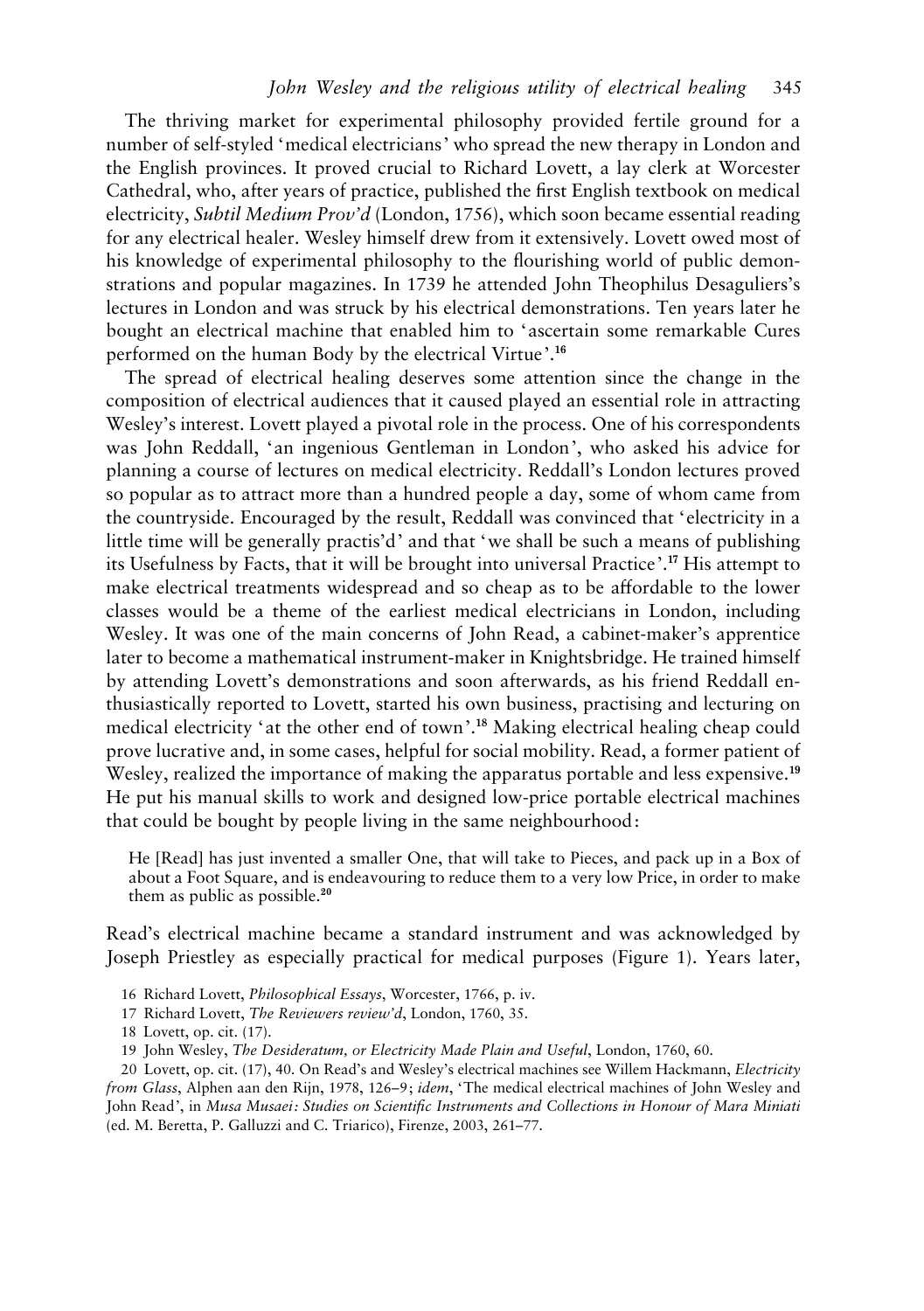

Figure 1. John Read's electrical machine with Timothy Lane's discharging electrometer. From Timothy Lane, 'Description of an electrometer invented by Mr Lane', Philosophical Transactions, 57 (1767), 451–60, 431, Table XX. Courtesy of the Bakken Museum for Electricity in Life.

Read would publish his meteorological journal in the Philosophical Transactions and would perform experiments on the electricity of the atmosphere for the Royal Society.<sup>21</sup>

As Roy Porter and other historians have argued, the eighteenth-century medical market offered patients many alternatives to professional medicine. According to their pockets and preferences, patients could choose between ' regular' healers (doctors, surgeons, apothecaries) or 'irregular' ones. They could also opt and indeed often did opt for self-treatment. Numerous magazines and cheap booklets offered useful information on how to preserve one's health or on how to produce home-made remedies, for those who chose to be 'their own physician'.<sup>22</sup> The diffusion of medical electricity was

21 Joseph Priestley, History and Present State of Electricity, London, 1767, 530. John Read, A Summary View of the Spontaneous Electricity of the Earth and Atmosphere, London, 1793; idem, 'A meteorological journal, principally relating to atmospheric electricity', Philosophical Transactions (1791), 31, 185-212 and 32 (1792), 225–56; idem, 'Experiments and observations made with the doubler of electricity', Philosophical Transactions (1794), 34, 266–74.

22 On the perception of medical professionals in eighteenth-century society see Roy Porter (ed.), Patients and Practitioners: Lay Perceptions of Medicine in Pre-industrial Society, Cambridge, 1985; Dorothy and Roy Porter, Patient's Progress: Doctors and Doctoring in Eighteenth-Century England, Oxford, 1989; Joan Lane, A Social History of Medicine: Health, Healing and Disease in England, 1750–1950, London, 2001; Irvine Loudon, Medical Care and the General Practitioner: 1750–1850, Oxford, 1986; Roy Porter (ed.), Medicine in the Enlightenment, Atlanta, 1995; A. Cunningham and R. French (eds.), The Medical Enlightenment of the Eighteenth Century, Cambridge, 1990.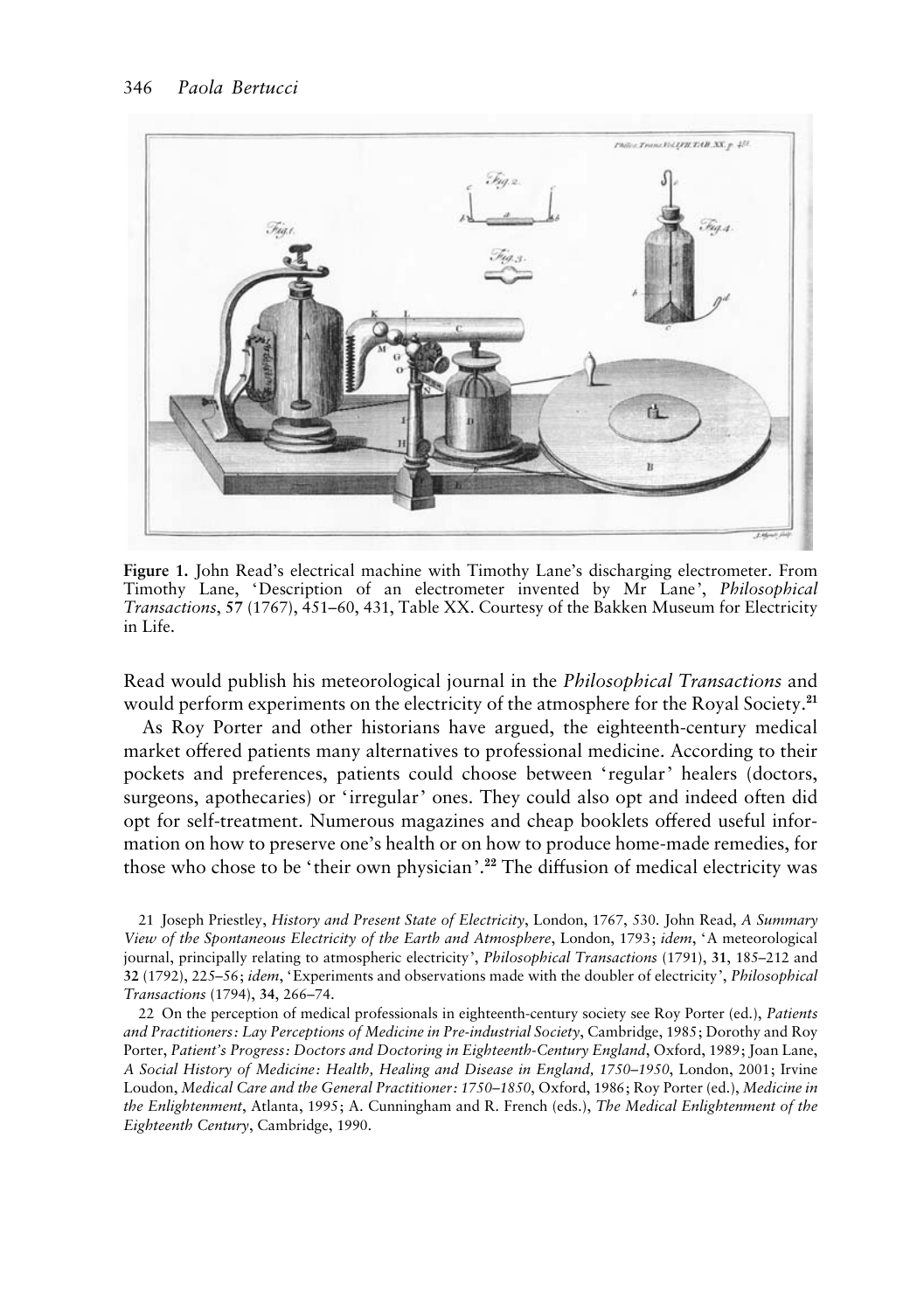geared to such a do-it-yourself ethos. While electrical shows continued to entertain the upper classes, 'electricity made useful' – as medical electricity was often labelled – also reached the lower classes of society. Lovett suggested that neighbours and communities could share the cost of the apparatus and so benefit from the healing virtues of electricity. Reddall informed him that ' several are getting Apparatuses in London' and concluded that it would be 'worth while, for any paralytic person, who can afford it, and has conveniency, to have an electrical machine in their house'.<sup>23</sup> Electrical treatments were advertised as cheap, safe and easy. They could be applied by anyone who had good knowledge of the electrical apparatus and familiarity with Lovett's or, a few years later, with Wesley's texts.

By offering healing sparks and therapeutic shocks to the lower classes, self-styled 'medical electricians' extended electricity's audience beyond polite society. In social contexts that interacted little, if at all, with salon culture, theatrical performances and public entertainment, electrical healing was advertised as a therapy for the poor, just as Methodism was a religion of the poor. This change in the composition of electrical audiences played an essential role in attracting Wesley's attention to the medical applications of electricity as it matched his ban on all manner of entertainment and his concern for the sick poor as recipients of both physical and spiritual assistance.<sup>24</sup>

#### Physic, proselytism and salvation

As has been pointed out, charity and philanthropy stood at the core of Wesley's commitment to the art of healing. The cheapness of electrical treatments added to their appeal. Wesley's involvement in electrical healing followed a series of previous activities concerning healthcare, which give precious insights into the relationship between his philanthropic endeavours and his efforts to spread the Methodist way of life – based on personal discipline, austere lifestyle and passive obedience to the Crown – especially among the lower classes.<sup>25</sup>

In 1747 he published Primitive Physick, or an Easy and Natural Way of Curing Most Diseases, a successful pamphlet addressed to the lay public that contained a list of over nine hundred recipes for medical remedies and practical directions on how to cure a large number of disorders. Costing only one shilling, it differed from similar texts that were 'too dear for the poor man to buy, and too hard for plain men to understand'.<sup>26</sup> The booklet, which went through twenty-three revised editions during Wesley's lifetime, also contained his views on health and sickness and their religious significance. He presented a genealogy of sickness that began with the Fall. Original sin was the event that breached the pristine state of universal spiritual and physical health. Diseases spread as the result of divine punishment. Healing was the manifestation of God's

<sup>23</sup> Lovett, op. cit. (17), 40.

<sup>24</sup> On Methodism as a 'religion for the poor' and its political inclinations see E. P. Thompson, The Making of the English Working Class, London, 1980; David Hempton, Methodism and Politics in British Society, 1750–1850, London, 1984.

<sup>25</sup> Hempton, op. cit. (24), Chapter 2. On Wesley's philanthropy see Madden, 'medicine and moral reform', 'Enlightened empiricism', op. cit. (5).

<sup>26</sup> John Wesley, Primitive Physick, London, 24th edn, 1792, p. ix.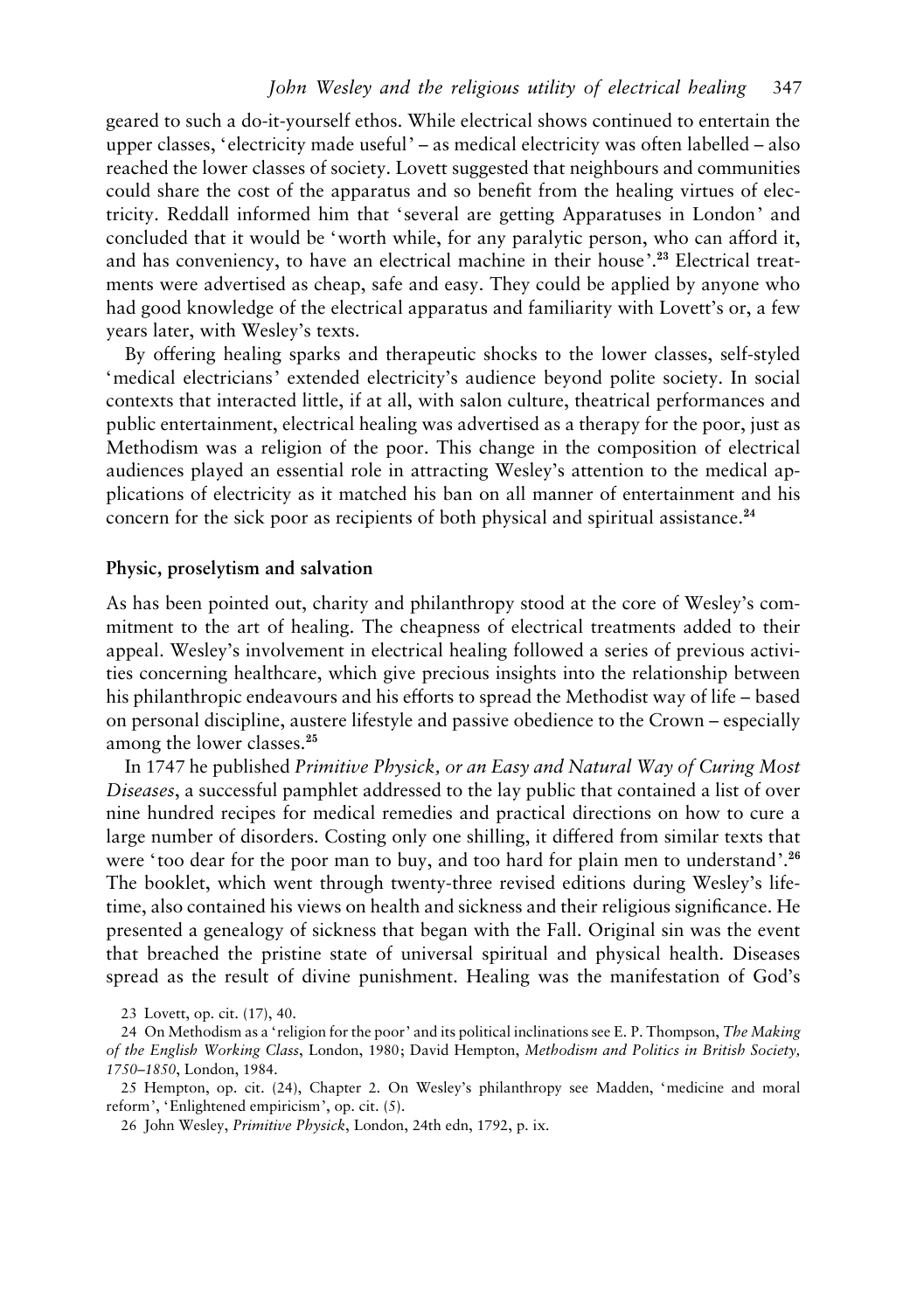mercy that allowed man to restore the pristine purity, so had to be understood as both a physical and a spiritual process. The intertwining of physical and spiritual experiences had already been emphasized by another High Church 'medico-religionist', the physician George Cheyne, whose work had exerted a strong influence on the earlier Methodists.<sup>27</sup> Cheyne's emphasis on diet and regimen was fully endorsed by Wesley, who firmly opposed the use of compounded medicines. Quoting from Psalms, Wesley reminded his readers that 'God, not man, is the Physician of souls; that it is he, and none else, who '' giveth medicine to heal'' our natural '' sickness'''.<sup>28</sup> The natural world was a repository of cheap, easy and safe remedies that made compounded medicines superfluous. Primitive Physick offered a list of such remedies in relation to the disorder that they would cure. In order to complete the list, Wesley emphasized, he consulted only 'Experience, common Sense, and the common Interest of mankind'.<sup>29</sup>

Opposing 'primitive' to contemporary medicine, Wesley launched an attack on medical professionals who, basing their knowledge on dissections and natural philosophy, had corrupted the primitive art of healing. In pursuit of profit and self-interest, physicians deliberately tried to differentiate themselves from the rest of mankind as if endowed with 'something more than human'; they compounded medicines that nobody else could compound, and based their knowledge on natural philosophy, rather than on experience, 'till at length physic became an abstruse science, quite out of the reach of the ordinary men'.<sup>30</sup>

Primitive Physic has been the object of recent analyses which have brought to light Wesley's debts to 'orthodox' medicine and have questioned his 'naked empiricism', interpreting instead Wesley's 'involvement in the art of healing as the expression of practical piety and of Christian enlightened values'. Deborah Madden in particular has explored the Anglican roots of Wesley's involvement in practical piety, calling attention to the influence of the Society for the Reformation of Manners and the Society for Promoting Christian Knowledge on early Methodism. Both societies placed great emphasis on medical care as a charitable duty that, while spreading Christian values, would contribute to the reformation of morality and manners. Wesley's conception of primitive physic resulted from the alliance of the principles promoted by the societies with Primitive Christianity. Inspired by the acts of charity of the Primitive Christians, Madden argues, Wesley participated in contemporary medical reform by offering the poor the means for self-improvement. His medical philanthropy was therefore the result of his sense of duty towards the less fortunate to whom he offered spiritual and physical guidance with a view to the creation of cleaner, safer and healthier communities.<sup>31</sup>

<sup>27</sup> On Cheyne's conception of physical and spiritual healing see Anita Guerrini, Obesity and Depression in the Enlightenment: The Life and Times of George Cheyne, Norman, OK, 2000; also David Shuttleton, 'Methodism and Dr George Cheyne's ''More Enlightening Principles''', in R. Porter, op. cit. (22). See Cule, op. cit. (5).

<sup>28</sup> John Wesley, Sermon 95: 'On the education of children', in The Works of John Wesley (ed. Albert C. Ouler), 33 vols., Nashville, 1984, iii, 349.

<sup>29</sup> Wesley, op. cit. (26), p. ix.

<sup>30</sup> Wesley, op. cit. (26), pp. vi–vii.

<sup>31</sup> See the essays by Madden cited in note 5 above; also Cule, op. cit. (5).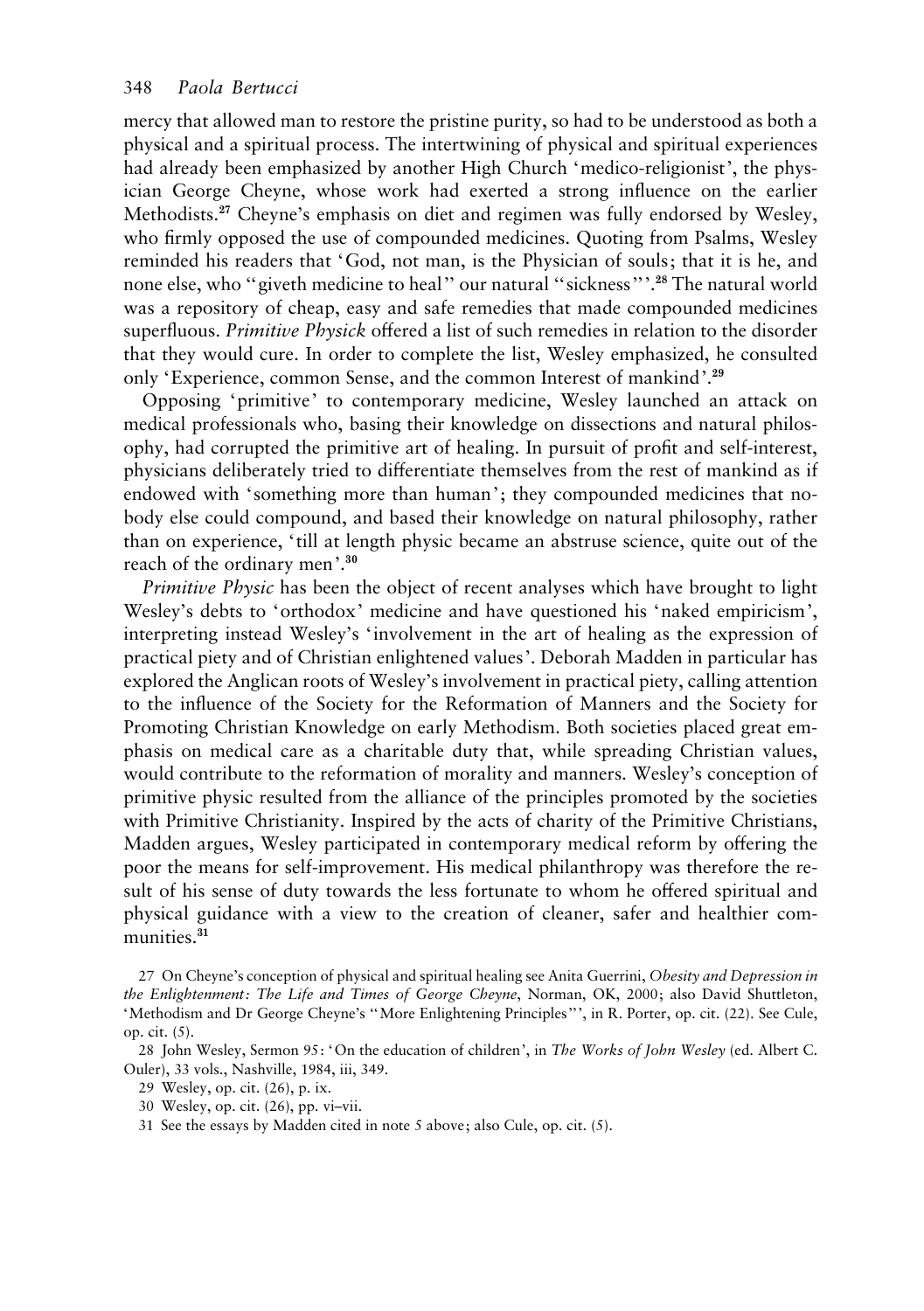Other works, however, have given different interpretations of eighteenth-century medical philanthropy. In particular, they have highlighted its role in moulding the relation between the rich and the poor according to the ethics of religious groups. They have also emphasized the role of philanthropy in the High Church campaign against Dissent and deism.<sup>32</sup> If Wesley's cultural mediation can be seen as an attempt to empower the lower classes by teaching them how to improve the hygienic conditions of their environment, it was nonetheless associated with the diffusion of a political theology which had passive obedience and social subordination among its main tenets and the maintenance of social order as one of its main concerns.<sup>33</sup> With its insistence on the connection between physical and spiritual health and on sin as an omnipresent temptation, Wesley's Primitive Physick emphasized the necessity for proper behaviour and prescribed moderation as the most effective preventive medicine: temperance of the passions, prayer and regimen were the recommended remedies to prevent sickness, just as passive obedience to the king was necessary to prevent political turmoil.<sup>34</sup>

The attempt to link together medicine and moral instruction emerges even more clearly from the examination of Wesley's other medical philanthropic activities: the foundation of dispensaries and visits to the sick. Dispensaries were charities especially designed to deliver medical remedies to the poor. They depended on voluntary subscriptions and patients could benefit from the institution upon presentation of a letter of recommendation from one of the governors. As has been shown, such institutions played an important role in spreading the religious persuasion of the governors. In the course of the eighteenth century numerous dispensaries opened in London and the provinces, often as a result of Dissenters' philanthropy. Excluded from most professions, as well as from Oxbridge, Dissenters often envisaged a medical career as the path to social advancement. The exclusion tightened bonds of apprenticeship and patronage within the 'Dissenting intellectual network', whose members were aware that charitable institutions could be effective means for spreading political and religious beliefs.<sup>35</sup> The labouring poor were the target of their philanthropy, strictly linked to their utilitarian vision of a commercially prosperous society. Healthy labourers were crucial to such a society. Robert Kilpatrick has highlighted how the London General Infirmary, founded in 1770 by the Quaker John Lettsom, had as its primary concern the offer of medical assistance and of moral advice to the 'industrious poor'.<sup>36</sup>

32 Adrian Wilson, 'The politics of medical improvement in early Hanoverian London', in Cunningham and French, op. cit. (22); Bronwyn Croxson, 'The public and private faces of eighteenth-century London dispensaries', Medical History (1997), 41, 127–49.

33 J. C. D. Clark, English Society 1688–1832, Cambridge, 1985, 235–47; Thompson, op. cit. (24); Hempton, op. cit. (24).

34 Wesley, op. cit. (26), Preface. Idem., A Calm Address to our American Colonies, Bristol, 1775.

35 Francis Lobo, 'John Haygarth, smallpox and religious dissent in eighteenth-century England', in Cunningham and French, op. cit. (22). On the relationship between science and Dissent see Paul Wood, ed., Science and Dissent in England, 1688–1945, Aldershot, 2004. I. Loudon, 'The origins and growth of the Dispensary movement in England', Bulletin of the History of Medicine (1981), 55, 322–42; Lane, op. cit. (22), especially Chapter 5.

36 R. Kilpatrick, '''Living in the light'': dispensaries, philanthropy and medical reform in late eighteenthcentury London', in Cunningham and French, op. cit. (22).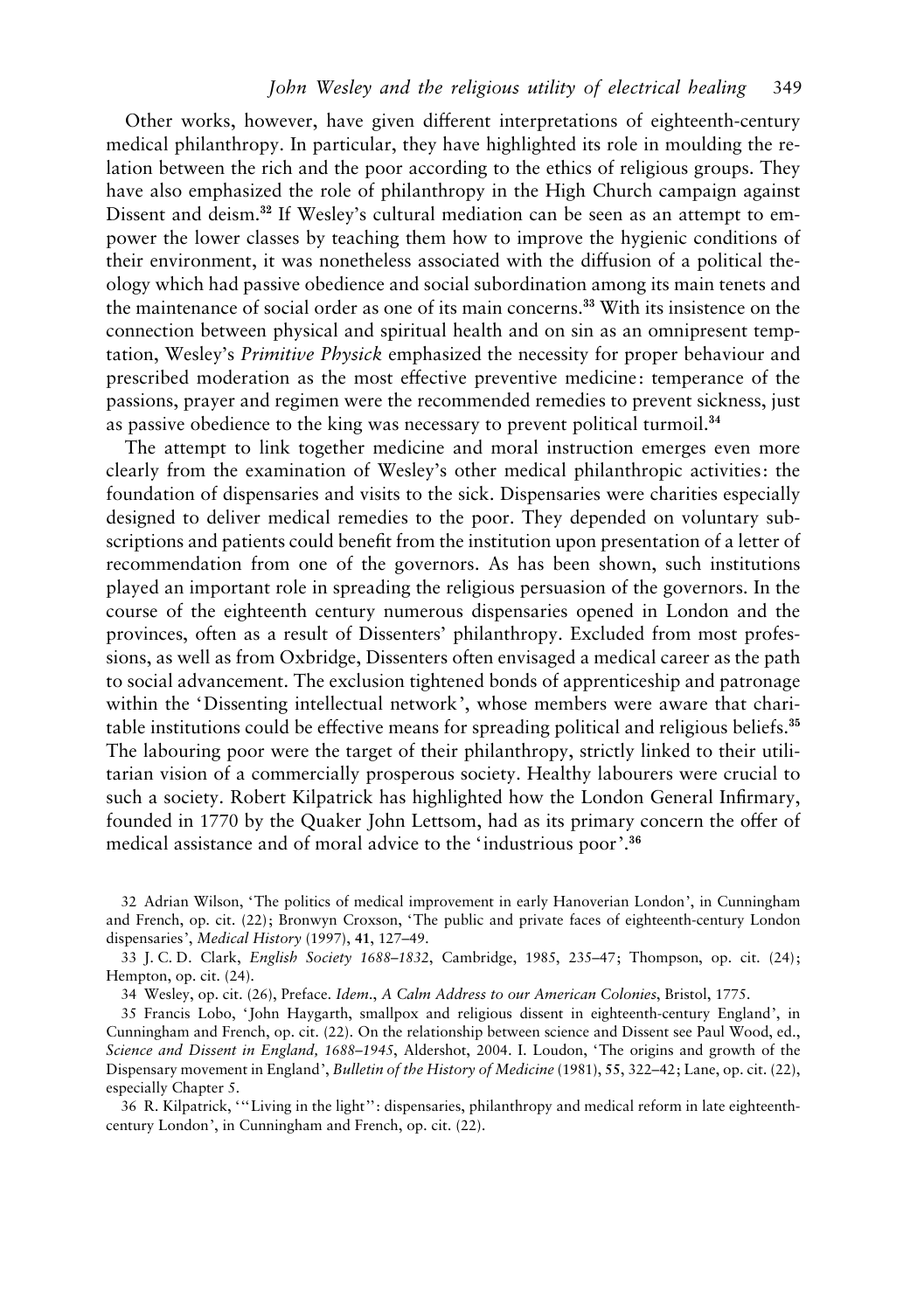In a medical market that was largely patient-dominated, Wesley's participation in the dispensary movement is indicative of his attempts to gain the trust of the sick poor in competition with Dissenters' philanthropy. Starting in 1746, Wesley opened several dispensaries both in London and in Bristol. Ten years later he also began to offer free electrical treatments. However, if Wesley's criticism of corporate medicine and his concern for the poor had much in common with Dissenters' criticism, he was far from forming alliances with them. As an Oxford-educated man and an ordained High Church Tory Anglican who always opposed the schismatic tendencies in the movement he had founded, he was fervently hostile to Dissent both at the religious and at the political level.<sup>37</sup> In the aftermath of the American colonies' revolt his political disagreement with Dissenters became heated and his advocacy of passive obedience to the Crown enraged a number of Dissenters at Bristol.<sup>38</sup>

Although beyond the scope of this paper, the attack that William Hawes, an elder in Abraham Rees's Presbyterian Church, launched against Primitive Physic in 1776 could probably also be interpreted in the context of religious and political controversy.<sup>39</sup> With the Dissenting physician Thomas Cogan, Hawes was one of the founders of the Humane Society for the Resuscitation of the Apparently Drowned (1774) and in 1794 also founded the London Electrical Dispensary. He attacked Wesley not only by exposing what he regarded as 'ignorance of the medical art' but also with reference to his 'untenable doctrine of Christian Perfection and Primitive Physic'.<sup>40</sup> He took sides with the Bristol Dissenter Caleb Evans during the public controversy that followed Wesley's A Calm Address to Our American Colonies (1775).<sup>41</sup> At a time of revolt Wesley's insistence on temperance of the passions, non-resistance and moderation was perceived as inextricably connected with the ideal of obedience to established authority which Dissenters generally opposed.

The connection between medical assistance and the diffusion of Methodism is particularly evident in the third kind of philanthropic activity that Wesley recommended to his followers: visiting the sick. In an attempt to involve the upper classes, he acted on their sensitive nerve of humanitarianism and benevolence, reminding them that visiting the sick poor was a moral duty, and it could help save their souls: $42$ 

37 David Hempton, The Religion of the People: Methodism and Popular Religion c. 1750–1900, London and New York, 1996, Chapter 4. On Methodism and Dissent see Thompson, op. cit. (24).

38 On which see Clark, op. cit. (33), 216–47.

39 Madden, following G. S. Rousseau, recognizes that Hawes's 'hair-splitting' critique of Wesley's work was aimed more at the 'cloth' than at the remedies proposed in *Primitive Physick*. This interpretative line is not pursued further in their papers. Madden, 'Contemporary reactions', op. cit. (5). G. S. Rousseau, ' John Wesley's Primitive Physick (1747)', Harvard Literary Bulletin (1968), 16, 242–56, 250–2.

40 William Hawes, An Examination of the Rev. Mr. John Wesley's Primitive Physic, 2nd edn, London, 1780. On Hawes and the 'benevolent reformers' see Carolyn Williams, '''The luxury of doing good'': benevolence, sensibility, and the Royal Humane Society', in Pleasure in the Eighteenth Century (ed. Roy Porter and Marie Mulvey Roberts), Basingstoke, 1996. Also Paul Langford, A Polite and Commercial People: England 1727–1783, Oxford, 1989, 481–93.

41 Hawes, op. cit. (40), pp. iii–iv. On the public dispute see Clark, op. cit. (33), 239.

42 Donna Andrew, Philanthropy and the Police: London Charity in the Eighteenth Century, Princeton, 1989. Also Williams, op. cit. (40).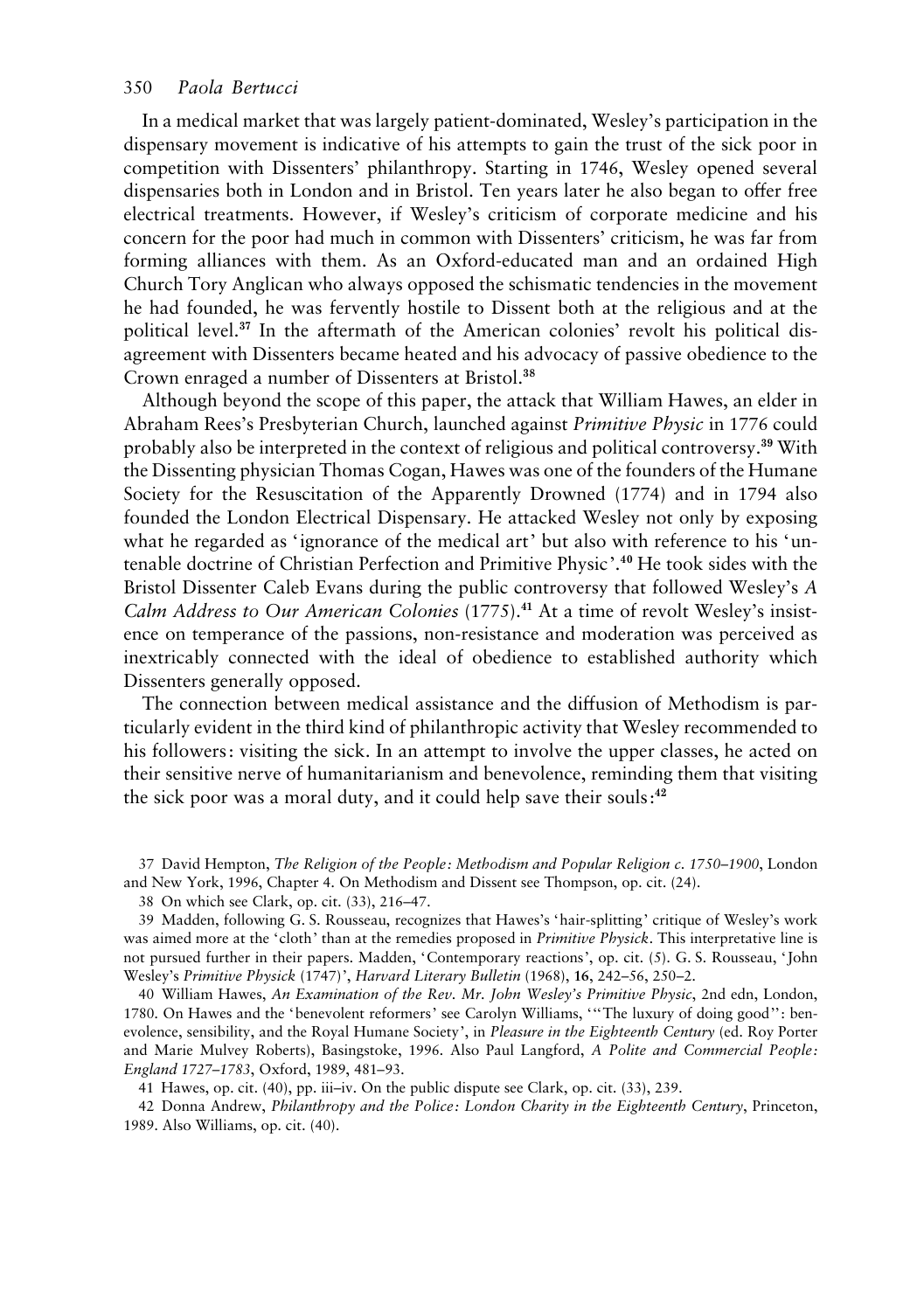Being superior in rank to them, you have the more influence on that very account. Your inferiors, of course, look up to you with a kind of reverence. And the condescension which you show in visiting them, gives them a prejudice in your favour, which inclines them to hear you with attention, and willingly receive what you say. Improve this prejudice to the uttermost for the benefit of their souls, as well as their bodies.<sup>43</sup>

Sickness made people more receptive to spiritual guidance, hence visiting the sick was a work of mercy, 'a labour of love' that the believer was to perform with humility and with firmness. At times he or she could be confronted with ' the deep ignorance of some, the dullness, the amazing stupidity of others', which should not intimidate their educational goals.<sup>44</sup>

The actual process of the visit, as Wesley directed it, casts light on the connections between spiritual and physical healing that he intended to establish. The visit would begin by showing the sick ' that you have regard for their bodies', by taking care of their practical or physical needs, and then it would proceed with enquiries 'concerning their souls'.<sup>45</sup> 'Lovingly and gently' the visitor would ascertain whether the visited was a sinner or a worshipper of God, then he or she would explain that 'except a man be born again, he cannot see the kingdom of God'.<sup>46</sup> After convincing the sick of the necessity for a new birth, and when they 'begin to fear God', the visitor would educate the new born by giving them 'one after another some plain tracts, such as the *Instructions for* Christians, Awake, thou that sleepest, and the Nature and Design of Christianity', and they would 'enforce what they understand, and, if possible, impress it on their hearts'.<sup>47</sup>

As John Cule has argued, the intimate relationship with the sick that Wesley and his followers promoted also served as an effective means to popularize his views on salvation, which he tried to simplify so as to make them understandable to the lesser educated.<sup>48</sup> His interpretation of salvation put great emphasis on conduct and behaviour, which underpinned his ideal of 'holy life'. One of the main tenets of Anglican doctrine, salvation by faith, was by no means denied by Wesley. However, human 'proneness to evil', the ' tendency of the flesh to lust against the spirit', the love of the world, of ease, of honour, of pleasure, all conjured to lead man towards sin.<sup>49</sup> This view of sin as an omnipresent temptation informed Wesley's proposal of a 'method', a way of life that would give the faithful the guidelines for proper behaviour and moral conduct and therefore prevent their going astray.

In his preaching Wesley promulgated a concept of salvation that went beyond the promise of eternal happiness in the guise of an afterlife in heaven and entailed some

43 John Wesley, Sermon 98: 'On Visiting the Sick', III: 3, in Works, op. cit. (28), iii, 389, 390.

44 Wesley, op. cit. (43), II: 1.

45 Wesley, op. cit. (43), II: 4.

46 Wesley, op. cit. (43), III: 3; Wesley quotes from John 3: 3.

47 Wesley, op. cit. (43), III: 3., II: 5. The editor of Wesley's Works reminds us that the first ' tract' that Wesley quoted was his revised English extract of Les Principes solides de la religion et de la vie chrétienne (1705) by the French mystic Pierre Poiret (1646–1719). The second was another of his sermons, the third his abridged extract from William Law's Christian Perfection. See Works, op. cit. (28), iii, 391–2.

48 Cule, op. cit. (5).

49 John Wesley, Sermon 43: 'The Scripture Way to Salvation', III: 6, in Works, op. cit. (28), ii, 165.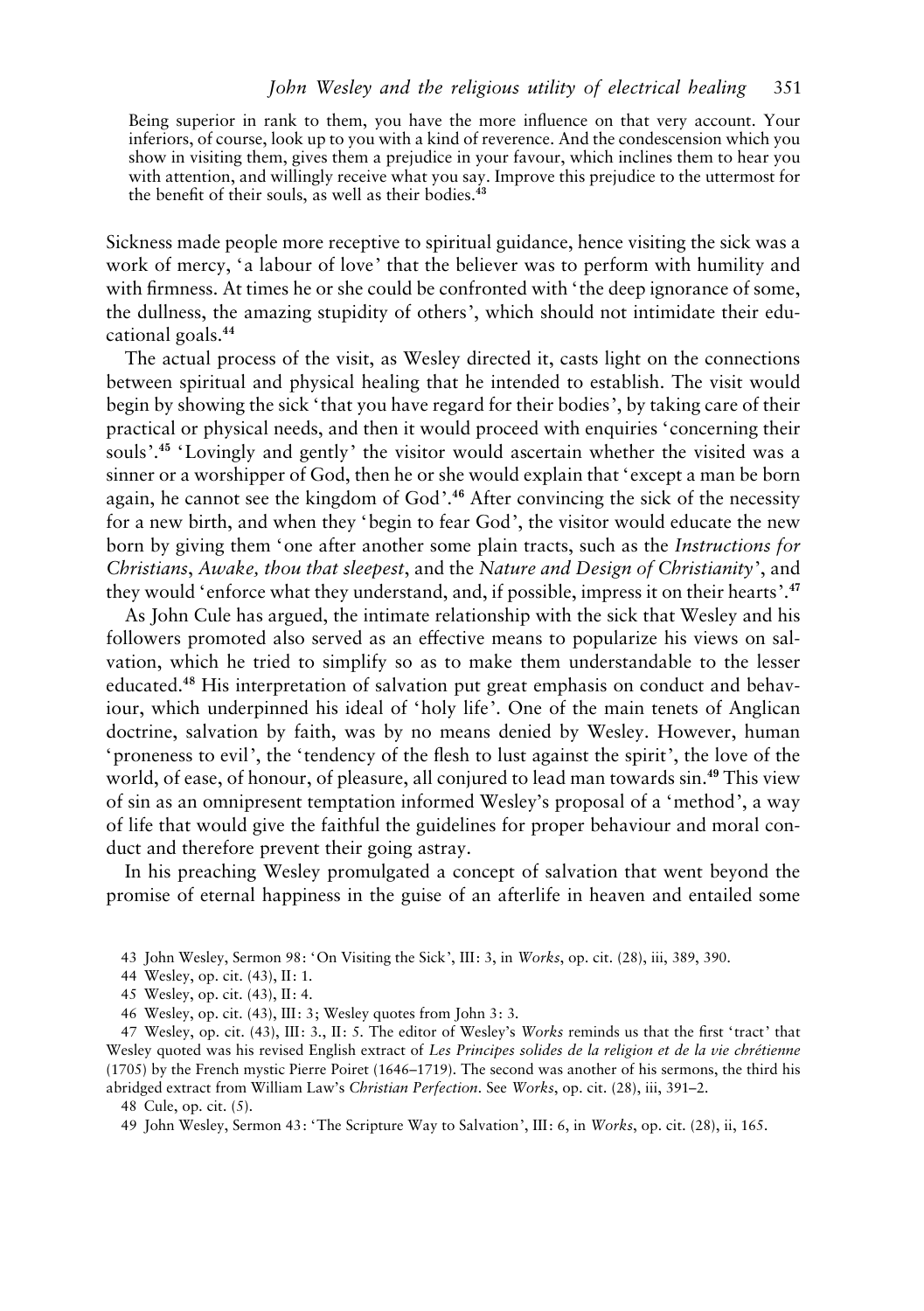revaluation of the doctrine of good works.<sup>50</sup> Salvation, as he presented it, was a gift of God's mercy to be obtained in present life. Invoking the Scriptures in support of his views, Wesley explained that ' faith is the condition, and the only condition, of justification', $51$  yet it was 'incumbent on all that are justified to be zealous of good works'. $52$ Adding a practical dimension to his theology, he reminded his followers that 'if a man willingly neglects them [good works], … he cannot grow in grace … he cannot retain the grace he has received; he cannot continue in faith, or in the favour of God'.<sup>53</sup> Although he agreed with the Anglican doctrine on the fact that good works were not sufficient to be saved from hell, he actively promulgated the necessity of proper behaviour, based on obedience and repentance from sin. Hence the way to holiness implied practical work, among which there were works of piety and works of mercy, 'whether they relate to the bodies or souls of men'.<sup>54</sup>

Wesley's involvement in the art of healing was therefore both a practical example of active faith and a means of spreading his credo. The personal relationships that he established with his healthy or sick brothers and sisters in the faith responded to the spiritual and physical needs of the lower classes of society, often left unattended by the established Church. Such negligence on the part of the Church made them particularly receptive to Wesley's active presence.<sup>55</sup> This also applied to the electrical therapies that he fervently advocated. The social composition of the patients that were cured by electricity in Wesley's dispensaries indicates that the treatment did reach the lower classes.<sup>56</sup> Wesley's offers in the medical market were multifaceted. Addressing primarily the lower classes, his Primitive Physick responded to the needs of those who would look for self-remedies, whereas both dispensaries and visits to the sick were acts of philanthropy aimed at the poor. In addressing the lower classes he was both reaching people who would not be cared for by the medical establishment and also offering a High Church alternative to Dissenters' philanthropy.

As a cheap and easy treatment, electrical therapy fitted squarely in Wesley's medical programme. In 1760 he included electricity among the home remedies listed in Primitive Physick, whereas the dispensary at Moorfields had begun to offer electrical treatments in 1756. It proved a great success; in the span of three years the number of patients increased so much as to induce Wesley to offer it in his other dispensaries.<sup>57</sup>

As a 'lover of mankind' who advocated ' the virtue of this surprising medicine', Wesley was not an exception.<sup>58</sup> As outlined already, since its first appearance in London

55 On the attitude of the social classes to Methodism see Thompson, op. cit. (24), Hempton, opera cit. (24) and (37), Langford, op. cit. (40), chapter 6.

56 Among his patients there was a rope-maker, a quilter, a warper, a mantuamaker, a leather-pipe maker, a chairmaker, a silk-winder, a weaver, a plaister, a gardener, a chairwoman, a gunmaker's daughter, two female servants, three cabinet-makers and a tallow-chandler's wife. Other patients listed in his book are indicated only by their names or simply as 'a man', 'a woman', 'a boy', 'a girl'. Wesley, op. cit. (26), 43–69.

<sup>50</sup> Cule, op. cit. (5).

<sup>51</sup> John Wesley, op. cit. (49), III: 1.

<sup>52</sup> John Wesley, op. cit. (49), III: 5.

<sup>53</sup> John Wesley, op. cit. (49), III: 5.

<sup>54</sup> John Wesley, op. cit. (49), III: 9.

<sup>57</sup> Wesley, op. cit. (11), iv, 191.

<sup>58</sup> Wesley, op. cit. (11), iv, 191.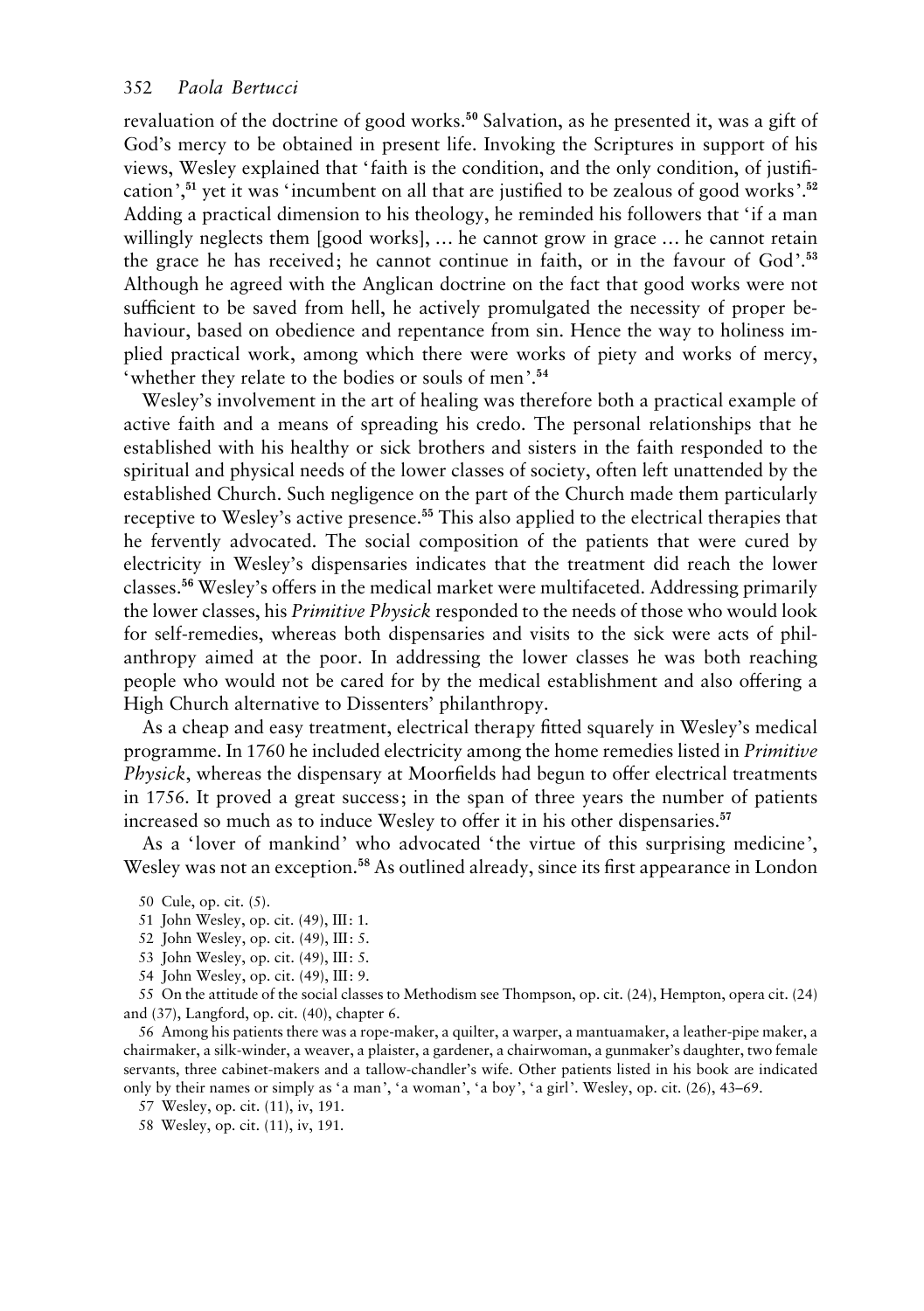and the provinces medical electricity was advertised as a remedy for, though not exclusively for, the sick poor. Wesley was probably the first to offer electrical treatments in his dispensaries, but in 1794 his rival William Hawes founded the London Electrical Dispensary, a charity especially conceived to offer free electrical treatment to the poor. While such an institution undoubtedly addressed the sick poor, philanthropic endeavours were good credentials for advertising one's private practice to the benevolent upper-class supporters of the charity. After years spent at the Foundry, the surgeon Henry Bemrose was invited by the governors of the Electrical Dispensary to serve there as the 'electrician to the poor'. Bemrose accepted the offer and became, with Hawes, a member of the committee that governed the institution. He published an appeal to the 'Humane and Benevolent' to support a 'Public Institution of this invaluable Remedy, for the Benefit of the afflicted Poor', which was also a means of advertising his private practice as a medical electrician; in case the benevolent supporters were curious to try the virtues of electricity in a setting that was appropriate to their status, he reminded them that they could command his attendance at their house.<sup>59</sup>

Bemrose's case is indicative of the variegated audience for electrical therapy. In the latter half of the century medical electricity became increasingly fashionable. In spite of the general diffidence of the medical establishment, a number of self-styled electricians made a living out of it, attracting patients from both ends of the social spectrum. A few examples give a flavour of the variety of patients and practitioners. The notorious quack James Graham, who made electricity the most trumpeted remedy on offer in his flamboyant Temple of Health in London, obtained the patronage of Georgiana, Duchess of Devonshire among other wealthy patrons, yet he also boasted of the hundreds of poor people he cured in the Temple.<sup>60</sup> John Fell, who invested a considerable amount of money in textbooks and instruments for electrotherapy, balanced his expenses in a few months by curing forty-three patients.<sup>61</sup> The surgeon Miles Partington ran a successful business in London, while in 1780 John Birch directed the Electrical Department at St Thomas's Hospital.<sup>62</sup> The numerous publications on medical electricity, with their reports of successful cures, testify to it having spread to provincial towns as well. The growing success of electrical therapy prompted Tiberius Cavallo, one of the leading electricians at the Royal Society, to put aside his scepticism about the healing virtues of electricity and publish An Essay on the Theory and Practice of Medical Electricity, a successful textbook that became essential reading for any medical electrician.<sup>63</sup> Meanwhile, instrument-makers, such as George Adams, Edward Nairne and John Read, together with the previously mentioned popular demonstrators

59 Henry Bemrose, Observations on Medical Electricity, London, 1794.

<sup>60</sup> Roy Porter, 'The sexual politics of James Graham', British Journal for Eighteenth-Century Studies (1982), 5, 199–206.

<sup>61</sup> Wellcome Library for the History of Medicine, London, MS 1175.

<sup>62</sup> On Partington see Tiberius Cavallo, An Essay on the Theory and Practice of Medical Electricity, London, 1780; John Birch, Considerations on the Efficacy of Electricity in Removing Female Obstructions, London, 1780.

<sup>63</sup> Cavallo, op. cit. (62).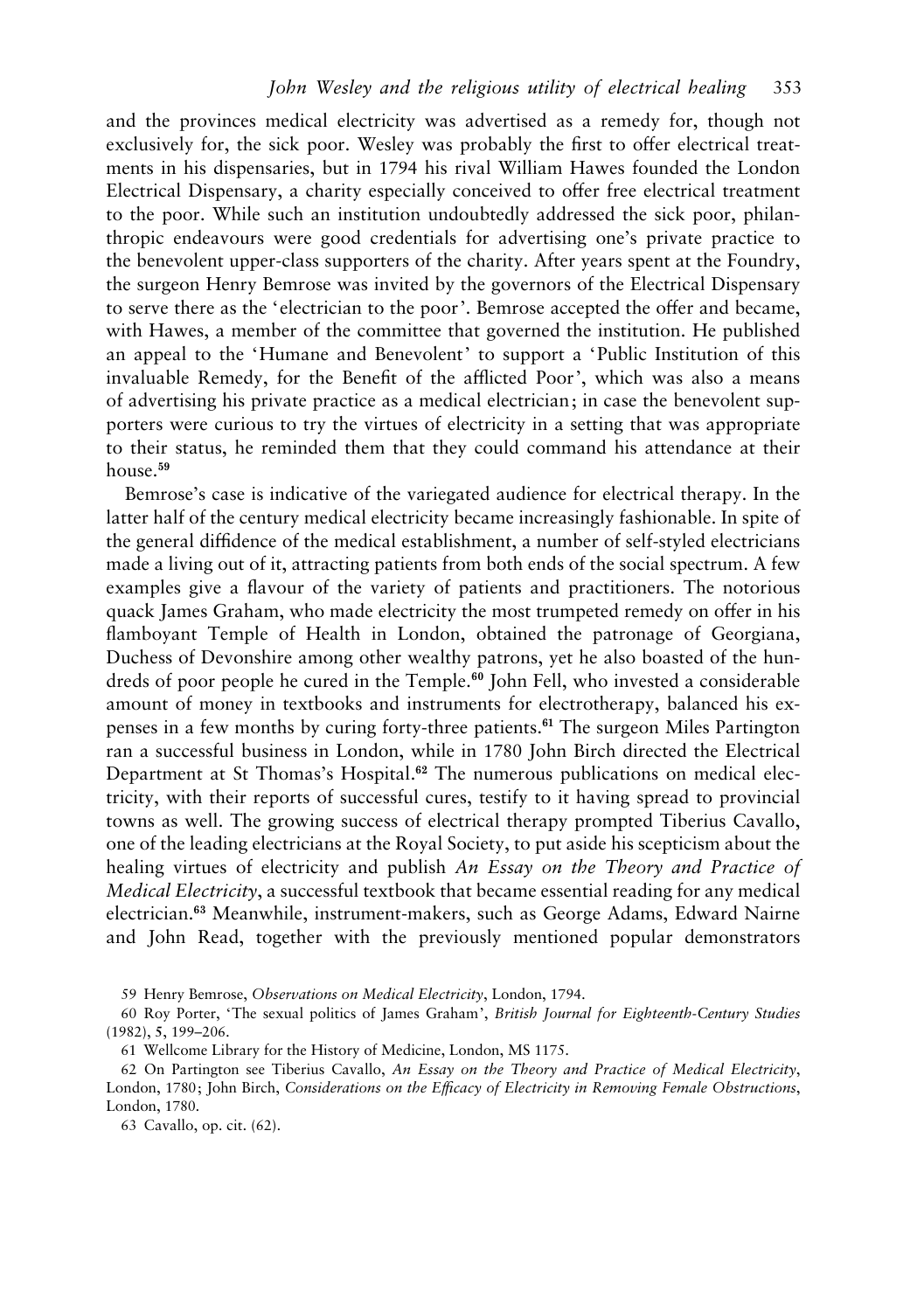Benjamin Martin and James Ferguson, designed and marketed new instruments especially designed for electrical therapy.<sup>64</sup>

The diffusion of medical electricity was geared to the thriving market of experimental philosophy. Historians have shown that by bringing natural philosophy out of elitist clubs or academies, entrepreneurial demonstrators provoked the alarmed reaction of High Church theologians who realized the potentially dangerous moral effects linked with 'the rise of public science'.<sup>65</sup> Wesley's advocacy of medical electricity was a contribution to such a reaction, though it entailed a revision of the High Church criticism of experiment.

#### The morality of healing sparks

Crucial to the diffusion of standard instruments, of shared protocols for assessing controversial testimony, of common languages and procedures for replicating experiments, the marketing of natural philosophy was also pivotal in disputes about the morality of public performances. With their displays of active powers, popular lecturers were inevitably tying together natural theology and experiment, offering moral lessons to their audiences. Eighteenth-century natural philosophy was characterized by the convergence of theological, moral and political issues. If the natural world were divine creation, there could be no clear border between natural philosophy, theology and morality. The practice of experiment was one and the same thing as the display of God's powers. Hence the demonstrator conveyed to his audience lessons that were linked with his religious and moral beliefs. High Church theologians detected a challenge to established authority, both religious and political, from the diffusion of experimental philosophy. Their reaction often resulted in attacks on the public display of natural powers, which they regarded as morally illegitimate because dictated by thirst for profit, or because, as the future bishop of Norwich George Horne put it, they degraded ' the philosopher into the mechanic'.<sup>66</sup>

Wesley became acquainted with electricity in the years of the public dispute between the anticlerical electrical demonstrator Benjamin Martin and the High Church surgeon and FRS John Freke. The controversy epitomized the contrasts between a businessoriented approach to natural knowledge and a pietist attitude that equated public performances with conjuring shows. Freke's electrical philosophy, indebted to the work of the German mystic Jakob Boehme, was intended as a process of spiritual enlightenment

64 George Adams, An Essay on Electricity, London, 1785. In 1782 Nairne obtained a patent for his medico-electrical machine. See Paola Bertucci, 'A philosophical business: Edward Nairne and the patent medical electrical machine (1782)', History of Technology (2001), 23, 41–58. See also Hackmann, op. cit. (20).

65 Schaffer, opera cit. (1) and (6); Stewart, opera cit. (8); idem, The rise of Public Science: Rhetoric, Technology and Natural Philosophy in Newtonian Britain, 1660–1750, Cambridge, 1992; Jan Golinski, Science as Public Culture: Chemistry and Enlightenment in Britain, Cambridge, 1992.

66 George Horne, A Fair, Candid, and Impartial State of the Case between Sir Isaac Newton and Mr. Hutchinson, Oxford, 1753, 54, quoted by Stewart, 'Seeing through the scholium', op. cit. (8), 145. On the general issue of the links between science and religion see Brooke, op. cit. (2); also John Brooke and Geoffrey Cantor, Reconstructing Nature: The Engagement of Science and Religion, Edinburgh, 2000. On the specific theme of the interplay between experimental natural philosophy, theology and morality in the eighteenth century see Schaffer, opera cit. (1) and (6); Stewart, op. cit. (8).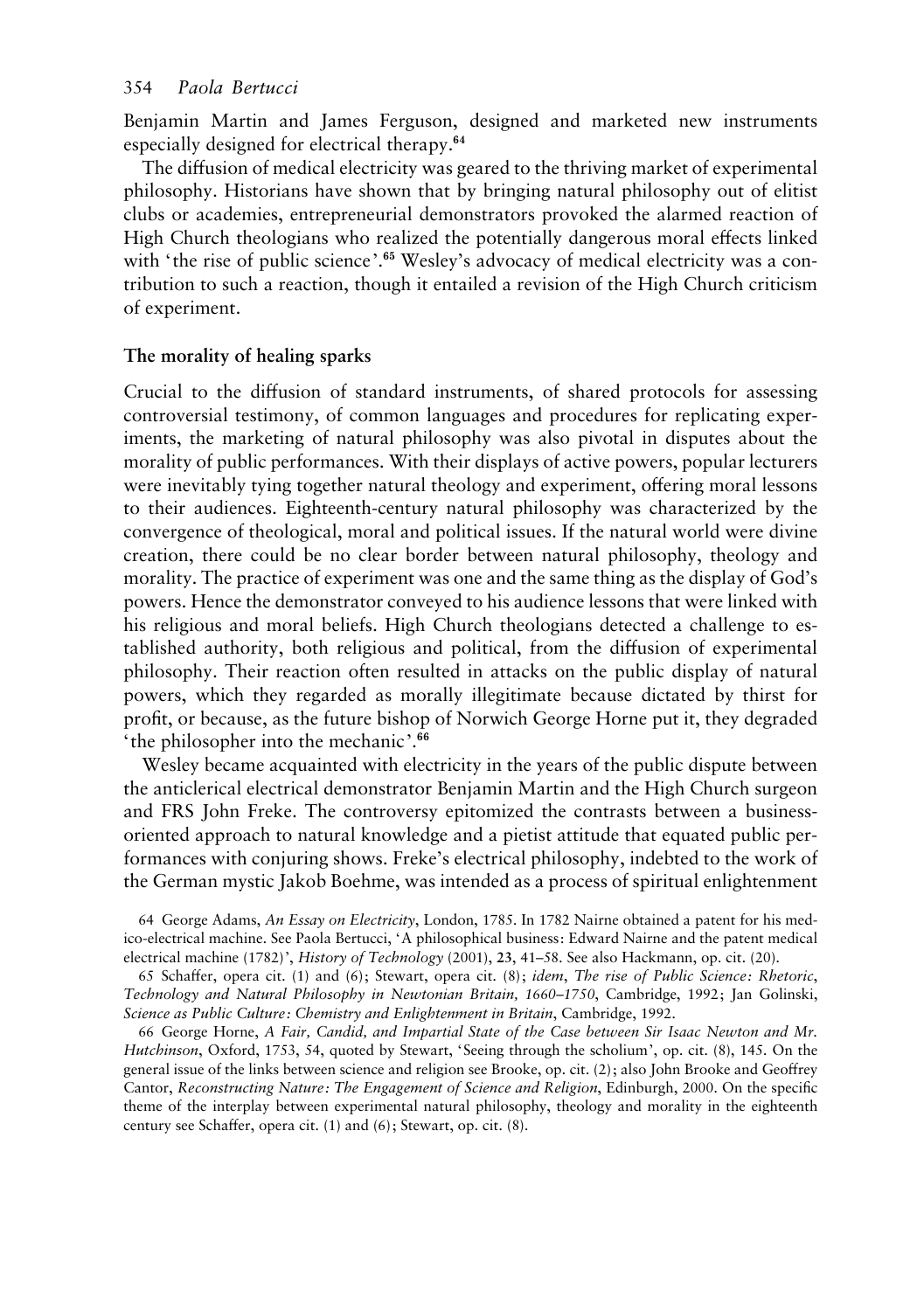and contrasted sharply with the seemingly deist experimental philosophy that Martin was successfully marketing. Freke, who boasted of never having performed any experiment, criticized Martin's display of the electric fire as mischievous trickery whose only aim was to make experiments for money. In the belief that the electric fire in the fallen world was the manifestation of God's wrath, he also regarded the public exhibition of electric fire as morally illegitimate.<sup>67</sup>

Supporters of electrical healing with theological preoccupations, such as Wesley, had to confront the issue of the morality of experiments. At a practical level, the applications of electricity as a medical therapy did not differ much from the most popular electrical experiments. The apparatus with which medical electricians administered their treatments was to a significant extent the same as was employed by electrical showmen to perform their spectacular demonstrations.<sup>68</sup> The problem of the morality of electrical healing was clearly perceived by Lovett, who was keen to shield his interest in electricity from the accusations of pursuing profit:

That mercenary view may not be thought the chief Motive of my saying so much in favour of Electricity, I should advise one of these Machines to be kept in most families that have Conveniency, Opportunity, and Leisure to make Experiments of this kind.<sup>69</sup>

In contrast to those who made experiments for money, Lovett advocated medical electricity as a healing therapy that matched the Christian values of charity and reciprocal help. Since no medical knowledge was required in order to benefit from electricity, anyone could provide assistance to those affected by diseases. Hence, he stressed, the apparatus needed to be cheap, so that communities of people – neighbours, for example – could share its cost and easily afford a therapy that proved successful in the treatment of almost any kind of disease.<sup>70</sup>

Wesley also emphasized the cheapness of electrical treatments and insisted that everyone should provide themselves with a cheap electrical machine. Ornament was superfluous, whereas practical details that would make it portable were to be most sought-after (Figure 2). He escaped the accusation of promoting medical electricity in search of profit and turned it against those who objected to the curative virtues of electricity. It was they who pursued mere self-interest: 'who can wonder that many gentlemen of the faculty, as well as their good friends, the apothecaries, decry a medicine so shockingly cheap and easy, as much as they do quicksilver and tar-water?'<sup>71</sup>

There was, however, more to electricity than just its cheapness. In the second half of the eighteenth century the electric fire became a controversial issue in theological debates over the moral legitimacy of public performances. Wesley was aware of the debates and his reference to tar-water hints at his sympathies for the Trinitarian natural philosophy with which Bishop Berkeley's Siris provided the High Church.<sup>72</sup> As recent

- 68 Bertucci, op. cit. (13).
- 69 Richard Lovett, Subtil Medium Prov'd, London, 1756, 131.
- 70 Lovett, op. cit. (17), 40–1.
- 71 Wesley, op. cit. (11), iv, 51.

72 Marina Benjamin, 'Medicine, morality and the politics of Berkeley's tar-water', in Cunningham and French, op. cit. (22).

<sup>67</sup> Schaffer, op. cit. (6), especially 506–15.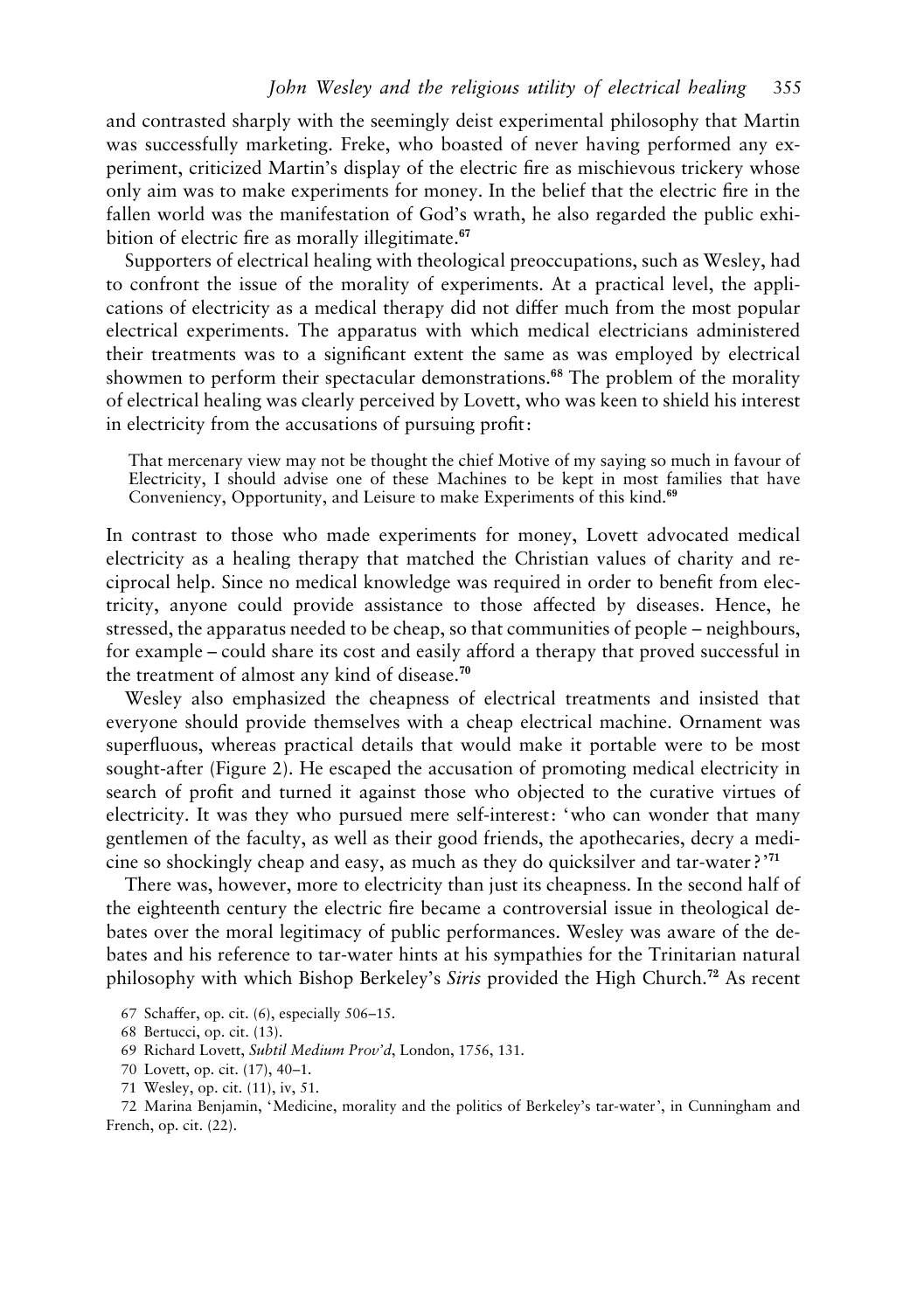

Figure 2. One of Wesley's portable electrical machines. The glass cylinder is about 30 cm in length and 11 cm in diameter. The metallic conductor is about 25 cm long. From Wesley's Chapel and Museum in City Road, London.

studies have demonstrated, Newton's religious heterodoxy and his anti-Trinitarian inclinations were no secret to his contemporary readers. In particular, the diffusion of Newtonian experimental philosophy by means of public lectures and demonstrations was perceived by the High Church as a perilous threat to its hegemony.<sup>73</sup> During his years at Oxford, Wesley became acquainted with John Hutchinson's opposition to Newton's natural philosophy and with his alternative Trinitarian cosmology based on the elements of air, light and fire as three modifications of one created ether.<sup>74</sup> Although the influence of Hutchinson on his works changed in the course of time, Wesley was attracted to his insistence on the Bible as the only source of true knowledge, which remained a constant theme in his works.<sup>75</sup> In the mid-eighteenth century the electric fire began to be incorporated in such Trinitarian cosmologies. Freke's Essay to Shew the Cause of Electricity provided a Trinitarian interpretation of the electric fire, adapting

<sup>73</sup> On Newton's religious heterodoxy see the essays in J. E. Force and S. Hutton (eds.), Newton and Newtonianism: New Studies, Dordrecht, 2004.

<sup>74</sup> On Hutchinson's cosmology and his criticism of Newtonian natural philosophy see Cantor, op. cit. (9); Wilde, opera cit. (9).

<sup>75</sup> J. C. English, 'John Wesley and Isaac Newton's ''System of the world''', Proceedings of the Wesley Historical Society (1991), 47, 69–86.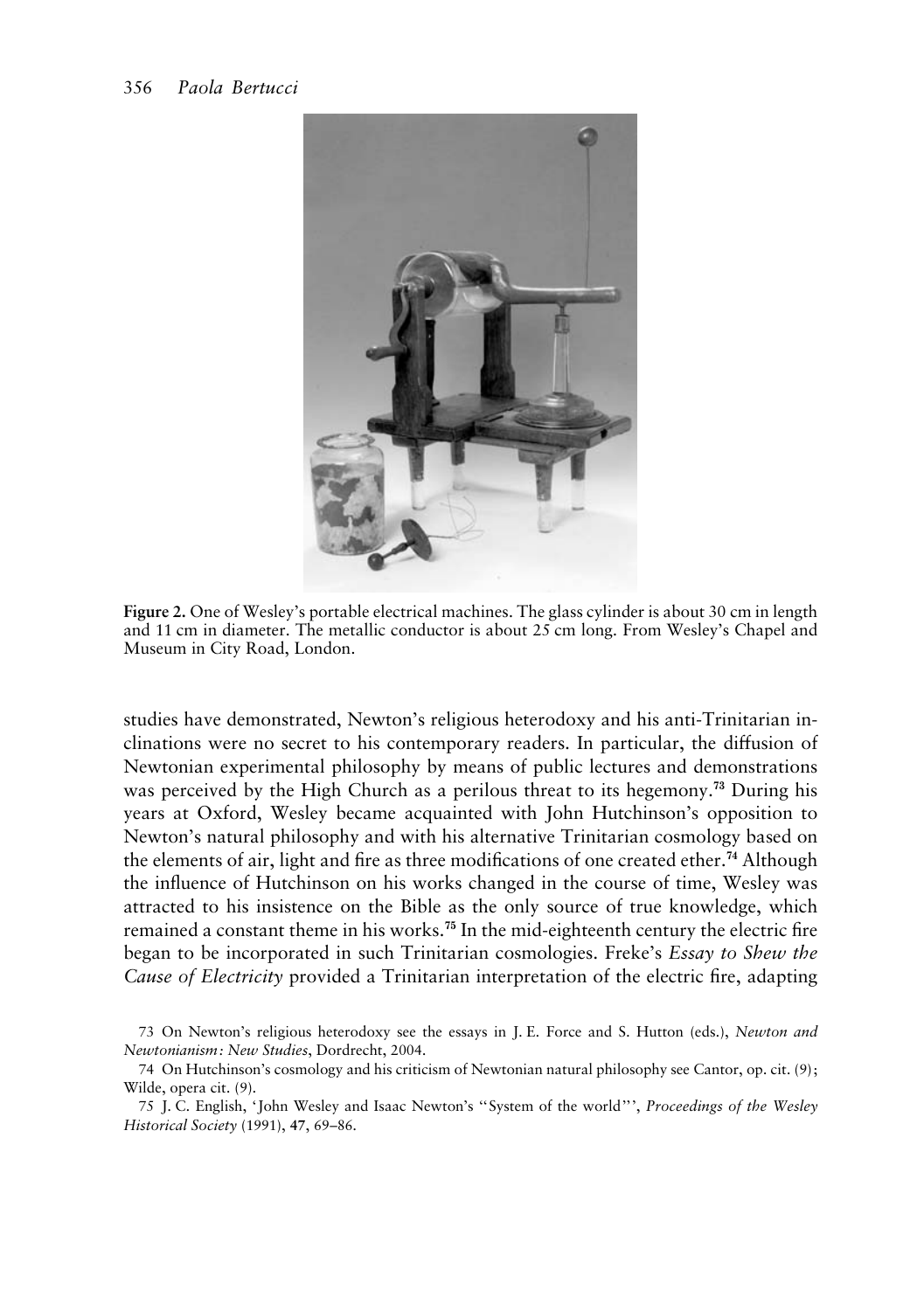Boerhaave's concept of fire and Berkeley's interpretation of ether to Behmenist views.<sup>76</sup> In Bicester the surgeon Francis Penrose, who had connections with the Hutchinsonian clergy at Oxford, published a Treatise on Electricity (1752) in which he criticized Newton's theory of gravitation, counterposing the alternative Trinitarian explanation in terms of the motion of a single fluid that manifested itself in the three forms of (electric) fire, light and air, which he borrowed from Hutchinson.

Meanwhile, supporters of the Newtonian experimental programme welcomed with enthusiasm the perspectives opened up by electrical philosophy. In 1752 an experiment on atmospheric electricity carried out in the French village of Marly-la-Ville offered evidence in support of Benjamin Franklin's theory, according to which the matter of lightning and that of electric sparks were one and the same thing. The episode engendered strong optimism for the advantages that would derive from the experimental manipulation of such an active power of nature:

Here Sr is a further step towards the discovery of that wonderful matter which Nature has kept hid from us ever since the creation of the world. … The fable of Prometheus is verifyd – What after this can mortals find difficult.<sup>77</sup>

Sharing such confidence in future progress, Joseph Priestley praised the combination of business, utility and entertainment that would ensue from electrical practice. As a Dissenter with radical political inclinations, he was convinced that the ' rapid progress of knowledge' would put ' an end to all undue and usurped authority in the business of religion as well as of science'.<sup>78</sup>

If Wesley too was 'amazed' by Franklin's results, his advocacy of medical electricity distinguished itself neatly from Priestley's interpretation.<sup>79</sup> He wrote his *Desideratum* drawing on a heterogeneous range of sources which included both Promethean electricians such as Franklin, Wilson, Watson and Martin and the pietist John Freke. With the disclaimer that he was 'not greatly concerned for the philosophical part, whether it stand or fall',<sup>80</sup> he clarified that he wanted to 'collect together the Substance of the most celebrated Writings on the Subject; and to place them in one connected View, for the Use of those who have little Time or Money to Spare'.<sup>81</sup> His readers would thus understand the electric fire as a God-created, all-pervasive natural power that acted as the vivifying principle of an inert mechanism, responsible for destructive phenomena such as thunder, lightning, volcanic eruptions and earthquakes.

Contrary to other High Church theologians such as Freke or Horne, Wesley did not attack experiment in itself. As he made clear, the theories of electricity were derived from 'a thousand experiments', some of which he described so that any reader could

<sup>76</sup> On Berkeley see Benjamin, op. cit. (72).

<sup>77</sup> British Library, Add Mss 30094, ff. 78–9 (Mazéas to Benjamin Wilson, 19 November 1752).

<sup>78</sup> Joseph Priestley, Experiments and Observations on Different Kinds of Airs, London, 1774, Vol. 1, p. xiv. See also Dan Eshet, 'Rereading Priestley: science at the intersection of theology and politics', History of Science (2001), 39, 277-307; and R. G. W. Anderson and Christopher Lawrence (eds.), Science, Medicine and Dissent: Joseph Priestley (1733–1803), London, 1987.

<sup>79</sup> Wesley, op. cit. (11), ii, 54.

<sup>80</sup> Wesley, op. cit. (19), p. i.

<sup>81</sup> Wesley, op. cit. (19), p. vii.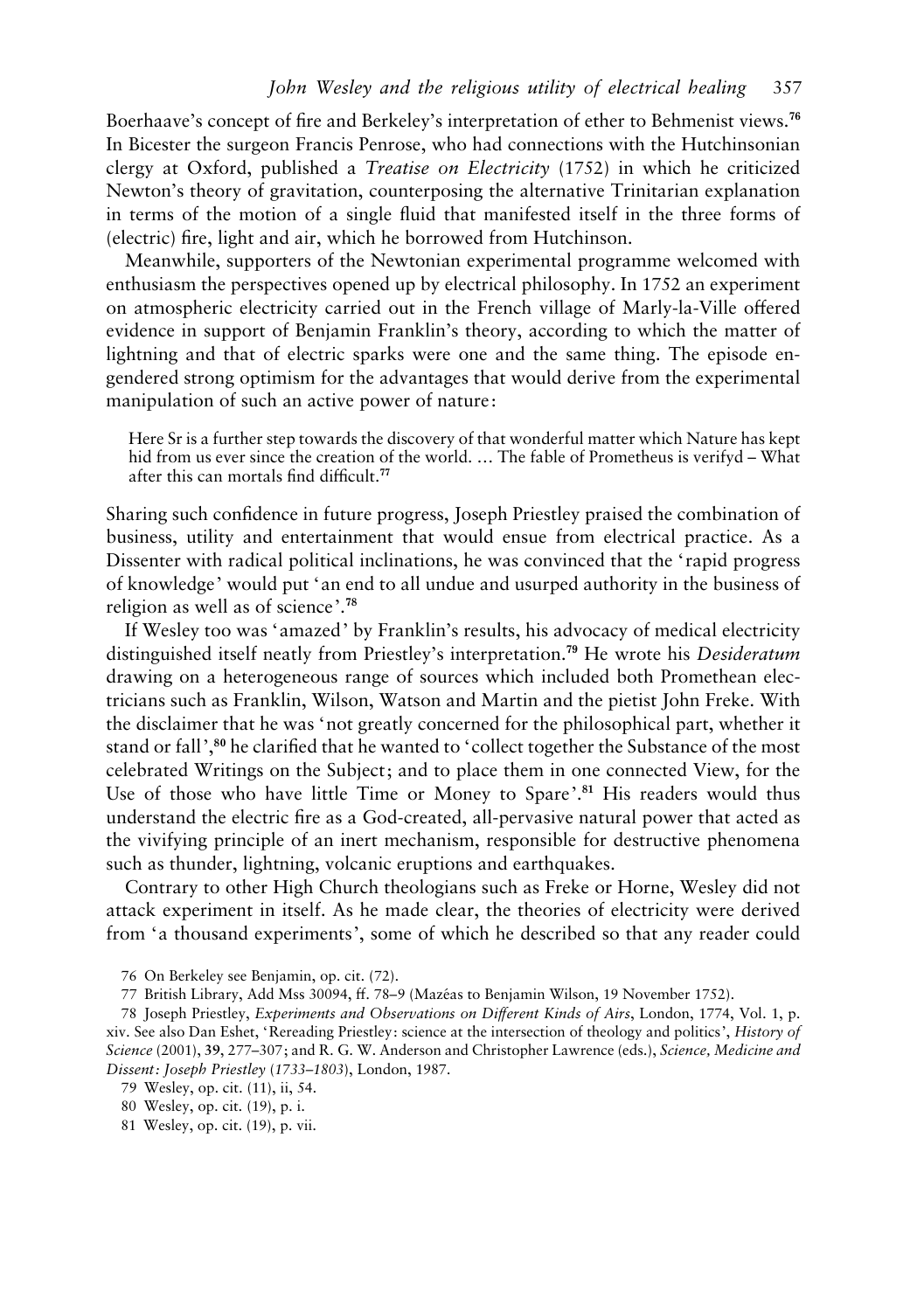convince themselves of the amazing power of electricity. Because of its 'primitive' origin, the display of the electric fire could offer them valuable moral lessons. If thunder and lightning were signs of God's wrath, as rightly indicated by Freke, electrical healing was instead the manifestation of God's benevolence and of the possibility given to all sinners to find their way to salvation. In his revision of the morality of experiment, Wesley was responding to the High Church's preoccupation with loss of authority faced with the growing success of Newtonian experimental philosophy and its allegiance to Whig politics. If public performances were inevitably associated with religious and moral instruction, then it was a High Churchman's duty to attach a proper moral significance to them. The electric fire was a powerful resource for this project. In his concoction of electrical theories, Wesley presented the electric fire as a Janus-faced power, able to destroy as well as to heal. If in its pure state it caused dire phenomena, the merciful and 'wise Author of Nature has provided the air to temper and adapt it to our use. So temper'd, it is the grand instrument of life'.<sup>82</sup> Mixed with air, the dreadful powers of electricity were mitigated and turned into healing ones, just as human passions when tempered according to the dictates of Methodism would result in political obedience and social harmony. While his views involved commonplace notions of the economy of nature, and indeed Wesley never claimed philosophical originality, the moral significance that he attributed to the display of the electric fire entailed a reevaluation of experiment rather than its stigmatization. By witnessing such an active power of nature his patients-cum-spectators would face the imperfection of human knowledge and could thus find their way to salvation.

## Electricity and the imperfection of human knowledge

When on 16 October 1747 Wesley recorded his first impression of electrical experiments, he remarked that they pointed to human ignorance rather than to a Promethean future:

How must these also confound those poor half-thinkers who will believe nothing but what they can comprehend! Who can comprehend how fire lives in water, and passes through it more freely than through air? How flame issues out of my finger, real flame, such as sets fire to spirits of wine? How these, and many more as strange phenomena, arise from the turning round in a glass globe? It is all mystery; if haply by any means God may hide pride from man!<sup>83</sup>

Experiments, in his view, simultaneously displayed God's wisdom and mankind's lack of knowledge. Theoretical explanations were, on the contrary, the result of human thinking and therefore open to misjudgement and error. In 1758 he collected his thoughts on natural philosophy in Survey of the Wisdom of God in the Creation: Or a Compendium of Natural Philosophy, in which he harshly criticized the use of mathematical jargon, 'which is mere heathen Greek to common readers'.<sup>84</sup> He rejected

<sup>82</sup> Wesley, op. cit. (19), 41.

<sup>83</sup> Wesley, op. cit. (11), iii, 320–1.

<sup>84</sup> John Wesley, Survey of the Wisdom of God in the Creation, Bristol, 1763, 383.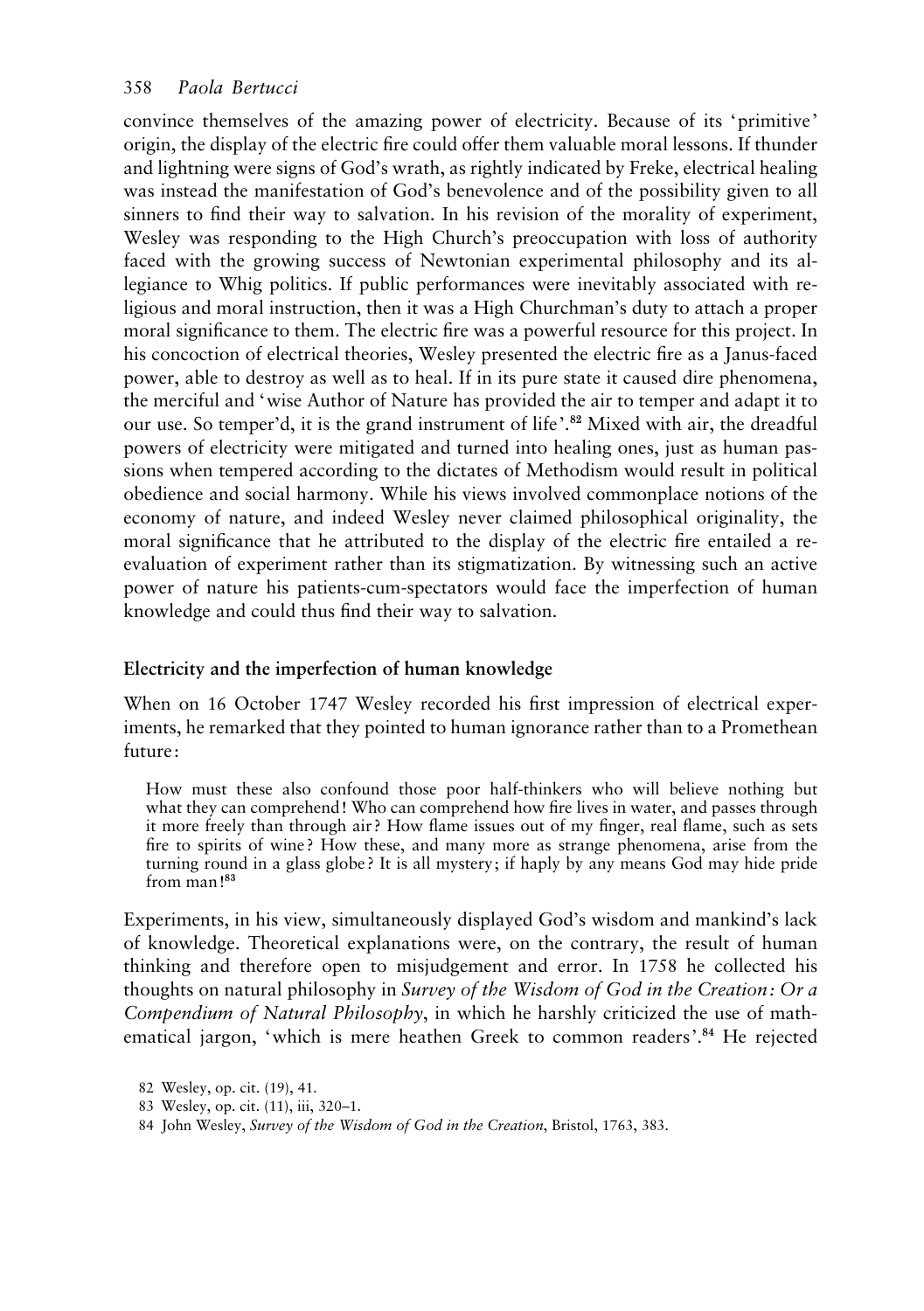Newton's view of mathematics as an eternal and necessary truth that could even describe the operations of nature, stressing the threat to religion that the mathematical approach represented: ' I am convinced, from many experiments, I could not study to any degree of perfection either mathematics, arithmetic, or algebra, without being a deist, if not an atheist.'<sup>85</sup>

In line with the defenders of the Trinitarian doctrine, Wesley emphasized the deist threat implicit in Newtonian and more generally in experimental philosophy. Yet experiments in themselves were not the target of his criticism. In his view, they displayed some of the less evident operations of God's creation, even though it was not philosophy but faith and knowledge of the Scriptures which could lead to true understanding. Hence, whereas experiments were not anathema in his system of thought, experimental philosophy was potentially dangerous, for it aimed at the elaboration of theories which would explain the mechanism of the world in terms of deterministic laws, dangerously close to deism.

Contrary to Wesley's empiricism, Priestley believed that the electric fire could provide a unifying principle that would connect even apparently unpredictable phenomena such as earthquakes, lightning, volcanic eruptions and aurorae borealis in one philosophical system. This view, underpinned by his conviction that the human mind could comprehend rationally the casual laws that connected natural phenomena, was contested by Wesley, who, after reading History and Present State of Electricity, remarked,

But how little is that all ! Indeed the use of it we know; at least, in some good degree. We know it is a thousand medicines in one, in particular, that it is the most efficacious medicine, in nervous disorders of any kind, which has ever yet been discovered. But if we aim at theory, we know nothing. We are soon lost and bewildered in the fruitless search.<sup>86</sup>

The sense of bewilderment caused by the 'deep consciousness of this our own ignorance', however, offered ' valuable lessons' about the ' Source of all knowledge and all excellence, the all-wise and all-gracious Creator'.<sup>87</sup> In particular 'a full conviction of our own ignorance' would teach humility, faith and resignation.<sup>88</sup> Nature was the place in which man confronted the 'imperfection of human knowledge' and, by contrast, was dazzled by the perfection of divine creation. The natural world was a horn of plenty with mysteries that highlighted human ignorance. Where natural theologians saw evidence of design, hence the possibility of a rational understanding of God's works of creation, Wesley insisted on humans' lack of knowledge of the natural world that ought to ' teach us a full trust in His wisdom.'<sup>89</sup> Overturning the rhetoric of natural theology, he presented to his followers the natural world as the place where humans' boundless desire for knowledge met its own limits. All that is beyond the fixed stars, the

86 Wesley, op. cit. (11), v, 247.

88 Wesley, op. cit. (87), IV: 1–3.

<sup>85</sup> John Wesley, Sermon 50: 'The Use of Money', I: 2, in Works, op. cit. (28), ii, 270.

<sup>87</sup> John Wesley, Sermon 69: 'The imperfection of human knowledge', IV: 1, in Works, op. cit. (28), ii, 584, 568.

<sup>89</sup> Wesley, op. cit. (87), IV: 2.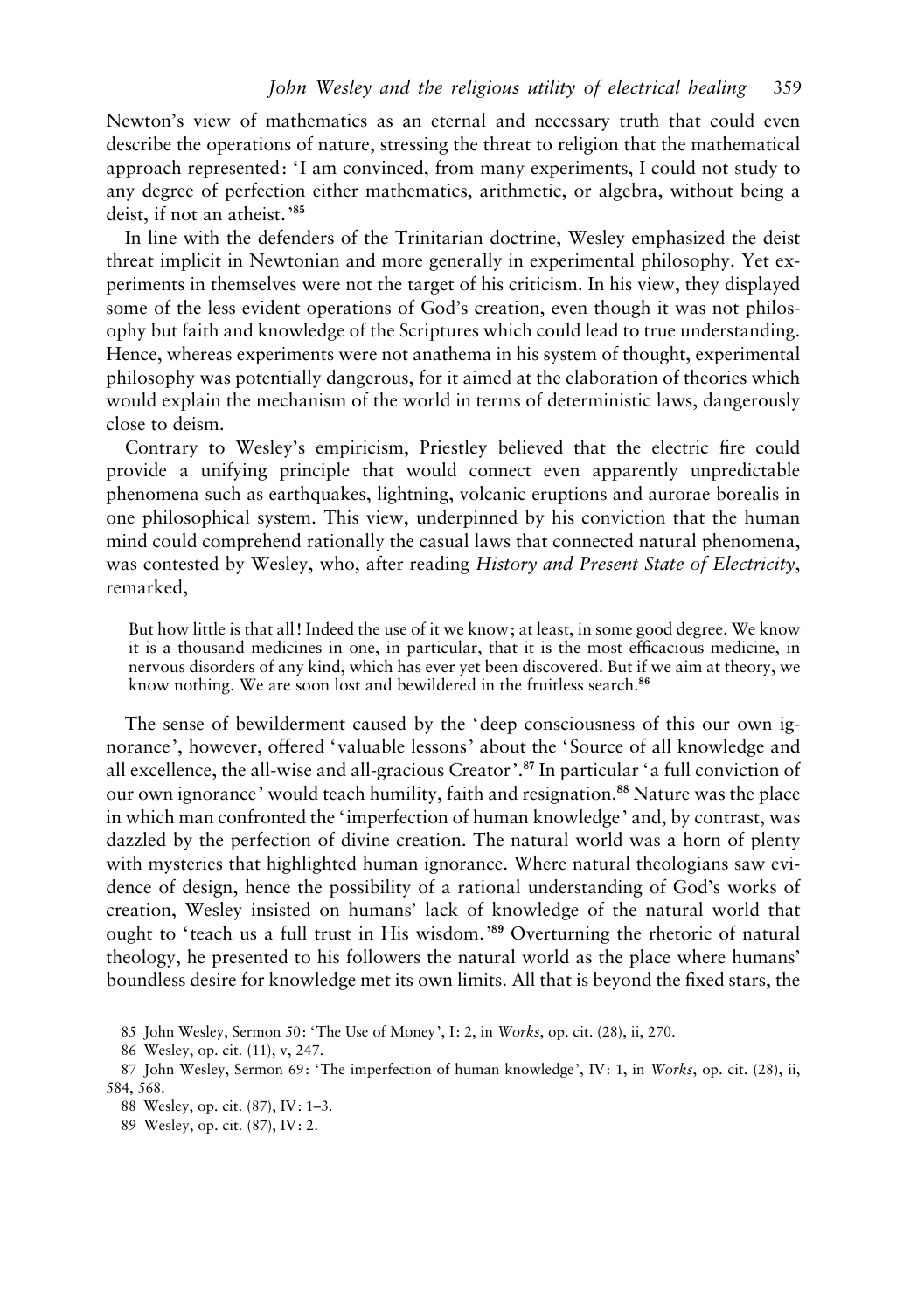seas and continents still to be discovered, the nature of light, or of electricity, pointed directly to human ignorance:

But of innumerable things above, below, and round about us, we know little more than that they exist. And in this our deep ignorance is seen the goodness as well as the wisdom of God, in cutting short his knowledge on every side, on purpose to 'hide pride from man'.<sup>90</sup>

From this point of view, experiments were deprived of the evil connotation that Freke had emphasized decades earlier. They contributed instead to illuminating man's ignorance. Microscopes revealed the complexity of the smallest creatures, a complexity that was hidden to the human eye alone. Telescopes revealed the immensity of the created world. Electrical machines revealed the existence of a power whose meaning was unsearchable just as the wisdom of God was unsearchable.<sup>91</sup> The vigour of electric phenomena pointed directly to the omnipotent powers of the Godhead, a feature that served Wesley's advocacy of electrical healing. Since nature was the work of God, the electric fire placed electrical practitioners at the threshold of the divine. With their small-scale display of divine powers, electrical machines bridged the gap between the natural and the artificial, for they allowed humans to re-create phenomena that occurred in nature as the expression of God's will. Electrical healers were thus mediators between the infinite powers of God and the needs of humankind. Their mission as spiritual healers found its highest expression in their management of the electric fire, which in their hands became tangible evidence of God's infinite benevolence. Primitive healing proved that the natural world still maintained some traces of the pristine Eden, unspoilt by sickness or sin. Electrical sparks revealed these traces, making them visible. Of all remedies, the electric fire could not be corrupted by any means and so 'it comes to the nearest an universal medicine, of any yet known in the world'.<sup>92</sup>

## Conclusion

The parable of the electric fire contained an important lesson for Wesley's followers. Natural philosophers and theologians had long debated whether nature's extraordinary phenomena should be regarded as signs of God's direct intervention in the world. Wesley was resolute in embracing a providential view of all natural phenomena:

In short, the world around us is the mighty volume wherein God hath declared himself. … The firmament everywhere expanded, with all its starry host, declares the immensity and magnificence, the power and wisdom of its Creator. Thunder, lightning, storms, earthquakes and volcanoes, shew the terror of his wrath.<sup>93</sup>

In 1755, after the Lisbon earthquake, Wesley published Serious Thoughts Occasioned by the Late Earthquake at Lisbon, in which he emphasized that it was pointless to investigate the natural causes of earthquakes. He claimed that the disruptive phenomenon

- 91 Wesley, op. cit. (87), III: 2.
- 92 Wesley, op. cit. (26), p. xvii.
- 93 John Wesley, A Survey of the Wisdom of God in the Creation, new edn, 5 vols., London, 1809, ii, 125.

<sup>90</sup> Wesley, op. cit. (87), III.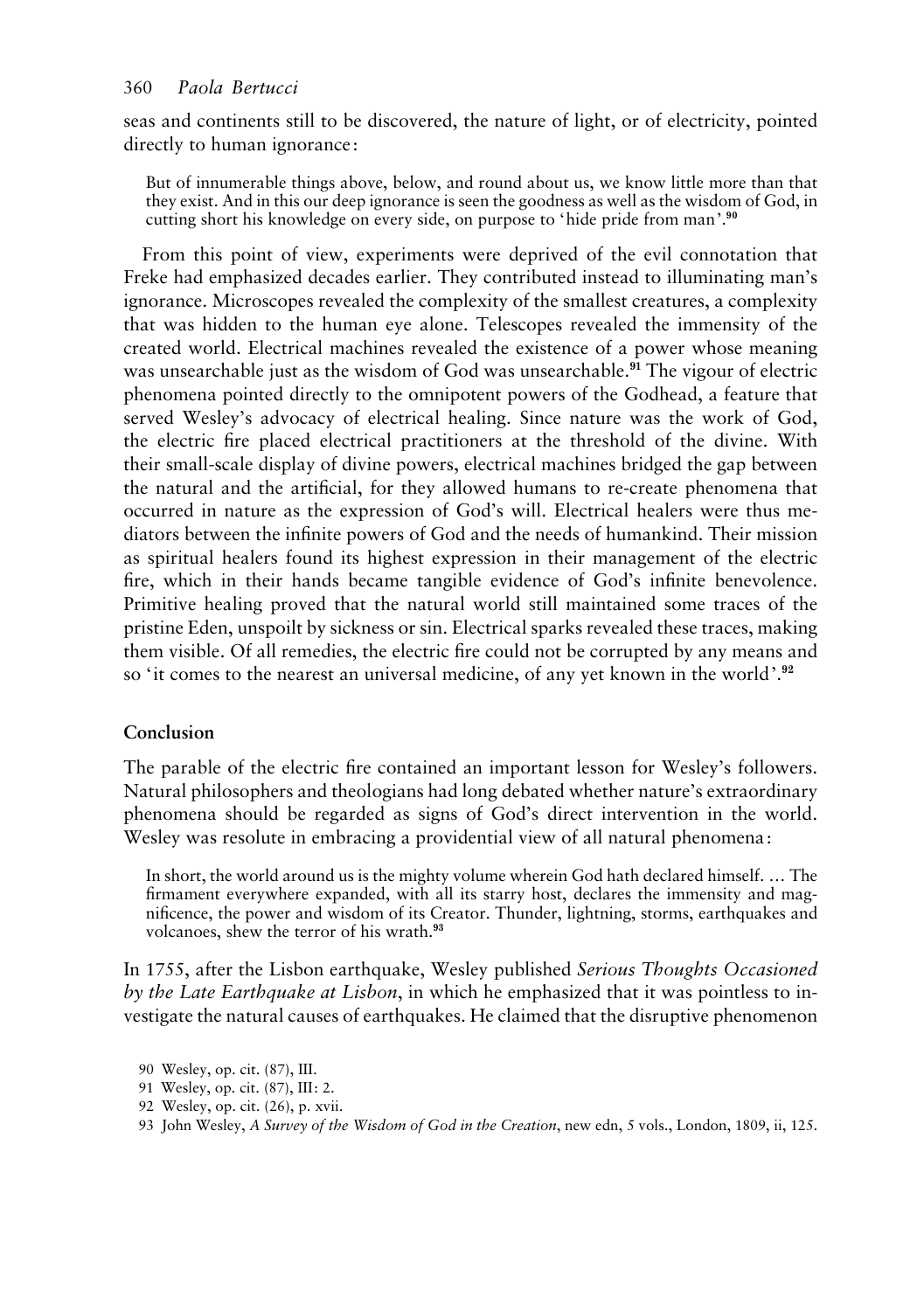was the clear expression of divine will, which intended to punish the Portuguese Inquisition, ' the scandal not only of all religions, but even of human nature, stood to insult both heaven and earth'.<sup>94</sup> There was a general warning there and it concerned the appropriate way of learning from the natural world. Being God's handiwork, nature conveyed to humankind divine directions for the right way of life, whereas abstract philosophical systems deprived the natural world of its role as a mediator between the human and the divine.<sup>95</sup> The difference between Wesley's view and Priestley's is striking. While Wesley emphasized the sense of bewilderment deriving from witnessing experimental performances, Priestley campaigned against the love of the marvellous that distracted philosophers from the pursuit of truth. If Wesley insisted on the cheapness of the apparatus, Priestley acclaimed the business opportunities that derived from electrical practice. Wesley interpreted earthquakes as manifestations of the divine will; but Priestley saw them as one of the various interconnected phenomena that could be explained by deterministic laws. Such differences derived from the different theological functions they believed natural philosophy would serve. Priestley's monistic determinism emphasized the power of reason to understand the works of nature, a process that would result in progress and improvement. In line with his Dissenting theology, he believed that the study of nature would feed critical views of the political and religious establishment. On the other hand, Wesley's insistence on the sense of awe towards divine power that the performance of electrical experiment provoked aimed at reminding his audience that obedience to political and religious authority was a virtue of the good Christian.<sup>96</sup>

In his scheme, sparks revealed the divinity, but which divine attributes did they make visible? The deity that acted upon the world by means of disruptive electric fire was not unquestionably benevolent. As signs of God's wrath, electric manifestations gave humans a glimpse of the terrifying prospect of eternal punishment. At the same time, it was because of divine benevolence that the power of the electric fire was available to humankind as a healing agent. Electric sparks were powerful resources for Wesley's attempt to link together healing and moral instruction, for they simultaneously displayed the light of Heaven and the fire of Hell. Janus-like, electricity could either heal or bring destruction. It was up to the individual to follow the right path. Harshly criticizing the Newtonian conception of a providence whose action in the universe was limited to the preservation of God's creation, Wesley insisted on a personal providence that provided spiritual guidance to each individual. During his visits to the sick he would explain that temperance was the virtue required in order to avoid God's wrath and he would recommend they lead a life free from every kind of excess. When born again, they would be obedient to established authorities, both in politics and in society.<sup>97</sup> In his advice on nutrition and daily exercise, he insisted on sobriety and moderation, combined with ' that old Medicine: prayer and love of God'.<sup>98</sup> The love

98 Wesley, op. cit. (26), p. xi.

<sup>94</sup> John Wesley, Serious Thoughts Occasioned by the Late Earthquake at Lisbon, Bristol, 1755, 5.

<sup>95</sup> Wesley, op. cit. (94), 17.

<sup>96</sup> See note 78 above.

<sup>97</sup> Hempton, op. cit. (37).